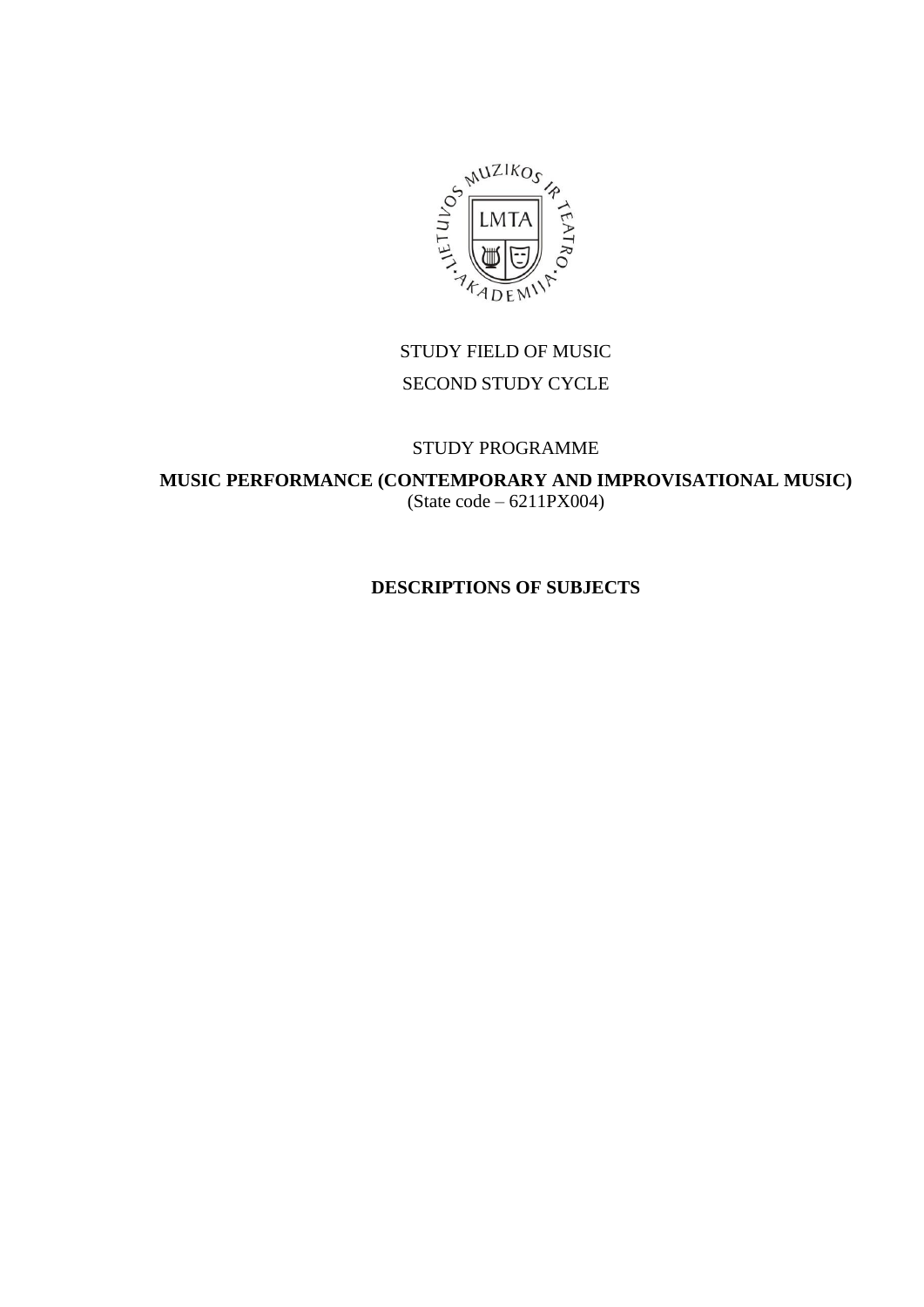### **TABLE OF CONTENT**

| TRENDS OF CONTEMPORARY MUSIC PERFORMANCE AND MUSIC COMPOSITION 11 |  |
|-------------------------------------------------------------------|--|
|                                                                   |  |
|                                                                   |  |
|                                                                   |  |
|                                                                   |  |
|                                                                   |  |
|                                                                   |  |
|                                                                   |  |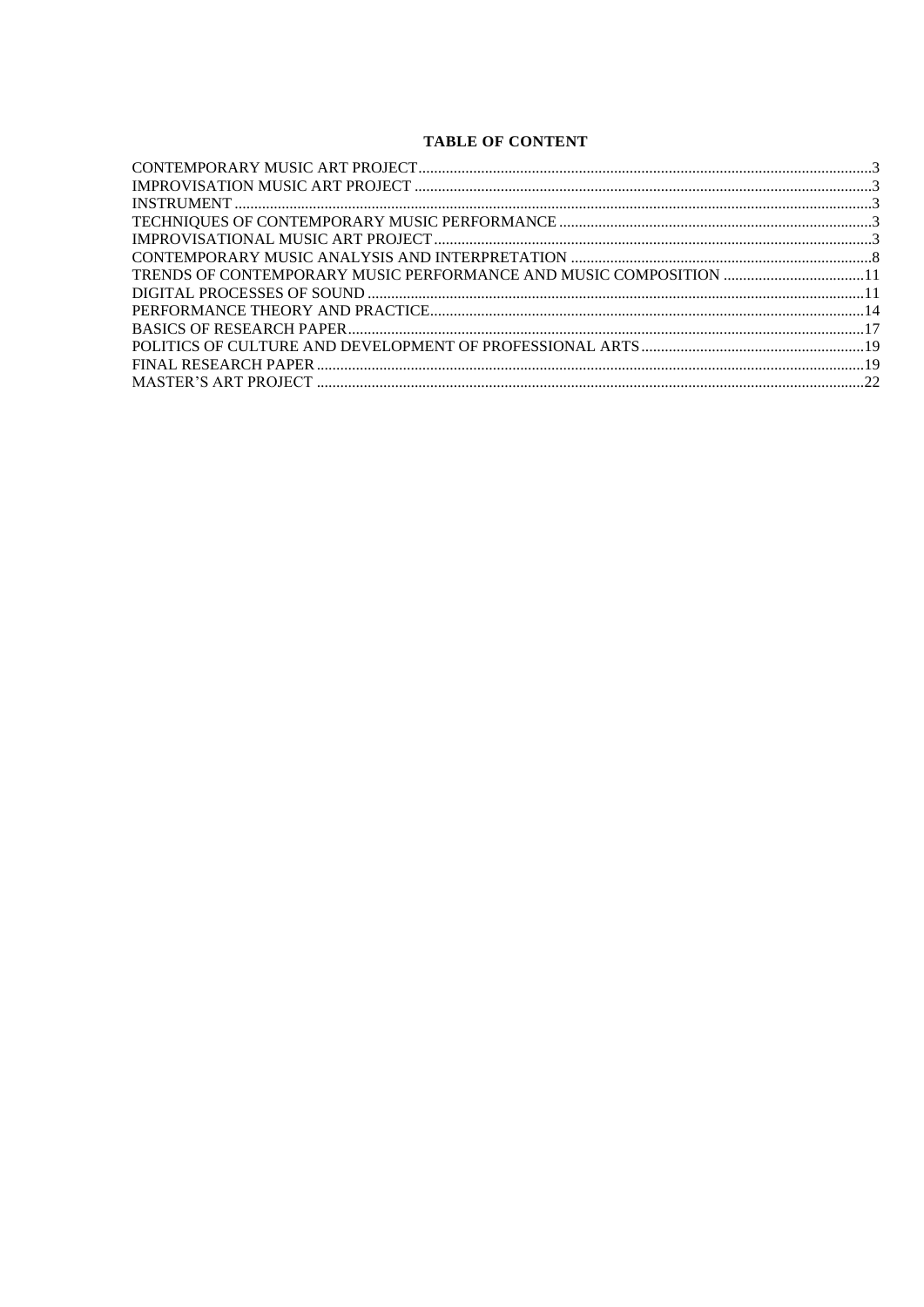# <span id="page-2-1"></span><span id="page-2-0"></span>**CONTEMPORARY MUSIC ART PROJECT IMPROVISATION MUSIC ART PROJECT**

## <span id="page-2-2"></span>**INSTRUMENT**

## <span id="page-2-3"></span>**TECHNIQUES OF CONTEMPORARY MUSIC PERFORMANCE**

The study subject description is currently being updated or translated. For the previous version of the description, please contact the Study Programmes Office by e-mail [viktorija.papieve@lmta.lt](mailto:viktorija.papieve@lmta.lt)

<span id="page-2-4"></span>

|                                                                  | Subject (module) title                                                                                                                                                                                                                        | Code                 | Study programme (s) |                             |                                      |  |  |  |
|------------------------------------------------------------------|-----------------------------------------------------------------------------------------------------------------------------------------------------------------------------------------------------------------------------------------------|----------------------|---------------------|-----------------------------|--------------------------------------|--|--|--|
| Improvisational Music Art Project                                |                                                                                                                                                                                                                                               | M1830                |                     |                             | Music Performance (Contemporary      |  |  |  |
|                                                                  |                                                                                                                                                                                                                                               |                      | Music)              |                             |                                      |  |  |  |
|                                                                  | Department where the subject is                                                                                                                                                                                                               |                      |                     |                             |                                      |  |  |  |
|                                                                  |                                                                                                                                                                                                                                               | implemented          |                     |                             |                                      |  |  |  |
| Coordinator: doc. Liudas Mockūnas. Other (s): Vykintas Baltakas. |                                                                                                                                                                                                                                               |                      |                     |                             |                                      |  |  |  |
|                                                                  | Type of the subject (module)                                                                                                                                                                                                                  |                      |                     |                             |                                      |  |  |  |
| Second (Master)                                                  | Optional                                                                                                                                                                                                                                      |                      |                     |                             |                                      |  |  |  |
| <b>Mode of delivery</b>                                          | Semester or period when the subject is delivered                                                                                                                                                                                              |                      |                     | Language (s) of instruction |                                      |  |  |  |
| Classwork                                                        | $1st - 3rd$ semesters                                                                                                                                                                                                                         |                      |                     |                             | Lithuanian, English, German, Russian |  |  |  |
|                                                                  | <b>Prerequisites</b>                                                                                                                                                                                                                          |                      |                     |                             |                                      |  |  |  |
|                                                                  | Preliminary requirements: Bachelor's degree in music, professional skills of Minor requirements (if any): none.                                                                                                                               |                      |                     |                             |                                      |  |  |  |
| performing on the chosen instrument.                             |                                                                                                                                                                                                                                               |                      |                     |                             |                                      |  |  |  |
| <b>Number of ECTS credits</b>                                    | Total student's load                                                                                                                                                                                                                          | <b>Contact hours</b> |                     |                             | <b>Self-study hours</b>              |  |  |  |
| $30(10+10+10)$                                                   | 800 (266+267+267)                                                                                                                                                                                                                             | $228(76+76+76)$      |                     | 572 (190+191+191)           |                                      |  |  |  |
|                                                                  | Purpose of the subject (module)                                                                                                                                                                                                               |                      |                     |                             |                                      |  |  |  |
|                                                                  | The aim of subject <i>Improvisational Music Art Project</i> is to train professional artists who are able to understand the context                                                                                                           |                      |                     |                             |                                      |  |  |  |
|                                                                  | of contemporary music, look for original means of self-expression, initiate and prepare art projects, create their artistic                                                                                                                   |                      |                     |                             |                                      |  |  |  |
|                                                                  | concepts and implement them, cooperate with artists from other areas, convey musical ideas when improvising solo and in                                                                                                                       |                      |                     |                             |                                      |  |  |  |
|                                                                  | a chamber ensemble, make use of the possibilities offered by contemporary electronics when composing and improvising,                                                                                                                         |                      |                     |                             |                                      |  |  |  |
|                                                                  | and have developed leadership abilities and demonstrate creative initiative.                                                                                                                                                                  |                      |                     |                             |                                      |  |  |  |
|                                                                  | Short description of the subject (module) (up to 500 characters)                                                                                                                                                                              |                      |                     |                             |                                      |  |  |  |
|                                                                  | The subject Improvisational Music Art Project is intended for music performers holding the Bachelor's Degree in Music                                                                                                                         |                      |                     |                             |                                      |  |  |  |
|                                                                  | and wishing to become professional performers who understand the context of contemporary music, are able to initiate and                                                                                                                      |                      |                     |                             |                                      |  |  |  |
|                                                                  | create original art projects, look for their own means of self-expression, create their artistic concepts and implement them,                                                                                                                 |                      |                     |                             |                                      |  |  |  |
|                                                                  | cooperate with artists from other areas, convey musical ideas when improvising solo and in a chamber ensemble, make use<br>of the possibilities offered by contemporary electronics when composing and improvising, have developed leadership |                      |                     |                             |                                      |  |  |  |
|                                                                  | abilities and demonstrate creative initiative. The studies of the course are based on the preparation of the improvisational                                                                                                                  |                      |                     |                             |                                      |  |  |  |
|                                                                  | music art project. During the course of the semester, skills of chamber music playing, contemporary music perception, solo                                                                                                                    |                      |                     |                             |                                      |  |  |  |
|                                                                  | and ensemble performance are developed; students are introduced to the major pieces in the contemporary music repertoire,                                                                                                                     |                      |                     |                             |                                      |  |  |  |
|                                                                  | their cultural context and performance tradition, principles of improvisational music performance.                                                                                                                                            |                      |                     |                             |                                      |  |  |  |
|                                                                  | The three semesters of Improvisational Music Art Project emphasise different thematic aspects: from rhythm, notation, use                                                                                                                     |                      |                     |                             |                                      |  |  |  |
|                                                                  | of world music elements ( $1st$ semester), musical action - combining music and theatre elements ( $2nd$ semester), to the use                                                                                                                |                      |                     |                             |                                      |  |  |  |
|                                                                  | of modern technologies and media (3 <sup>rd</sup> semester) in improvisational music projects. The course integrates the disciplines                                                                                                          |                      |                     |                             |                                      |  |  |  |
|                                                                  | of the main instrument, chamber ensemble and improvisational music which are organised by arranging in turn the group                                                                                                                         |                      |                     |                             |                                      |  |  |  |
|                                                                  | work in an ensemble (project weeks) and individual classes with instrument and improvisation teachers. An intensive                                                                                                                           |                      |                     |                             |                                      |  |  |  |
|                                                                  | creative study process is combined with independent concert practice and its self-evaluation, as well as studies of theoretical                                                                                                               |                      |                     |                             |                                      |  |  |  |
|                                                                  | programme subjects. Prepared musical projects are presented in the form of public concerts.                                                                                                                                                   |                      |                     |                             |                                      |  |  |  |
|                                                                  |                                                                                                                                                                                                                                               |                      |                     |                             |                                      |  |  |  |
| $\mathbf{D}$                                                     |                                                                                                                                                                                                                                               |                      |                     |                             |                                      |  |  |  |

### **IMPROVISATIONAL MUSIC ART PROJECT**

| <b>Programme competences</b> |                                  |                          |                   |
|------------------------------|----------------------------------|--------------------------|-------------------|
| to be developed (number      | Learning outcomes of the subject | Learning outcomes of the | <b>Assessment</b> |
| of programme's learning      | (module)                         | subject (module)         | methods           |
| outcomes)                    |                                  |                          |                   |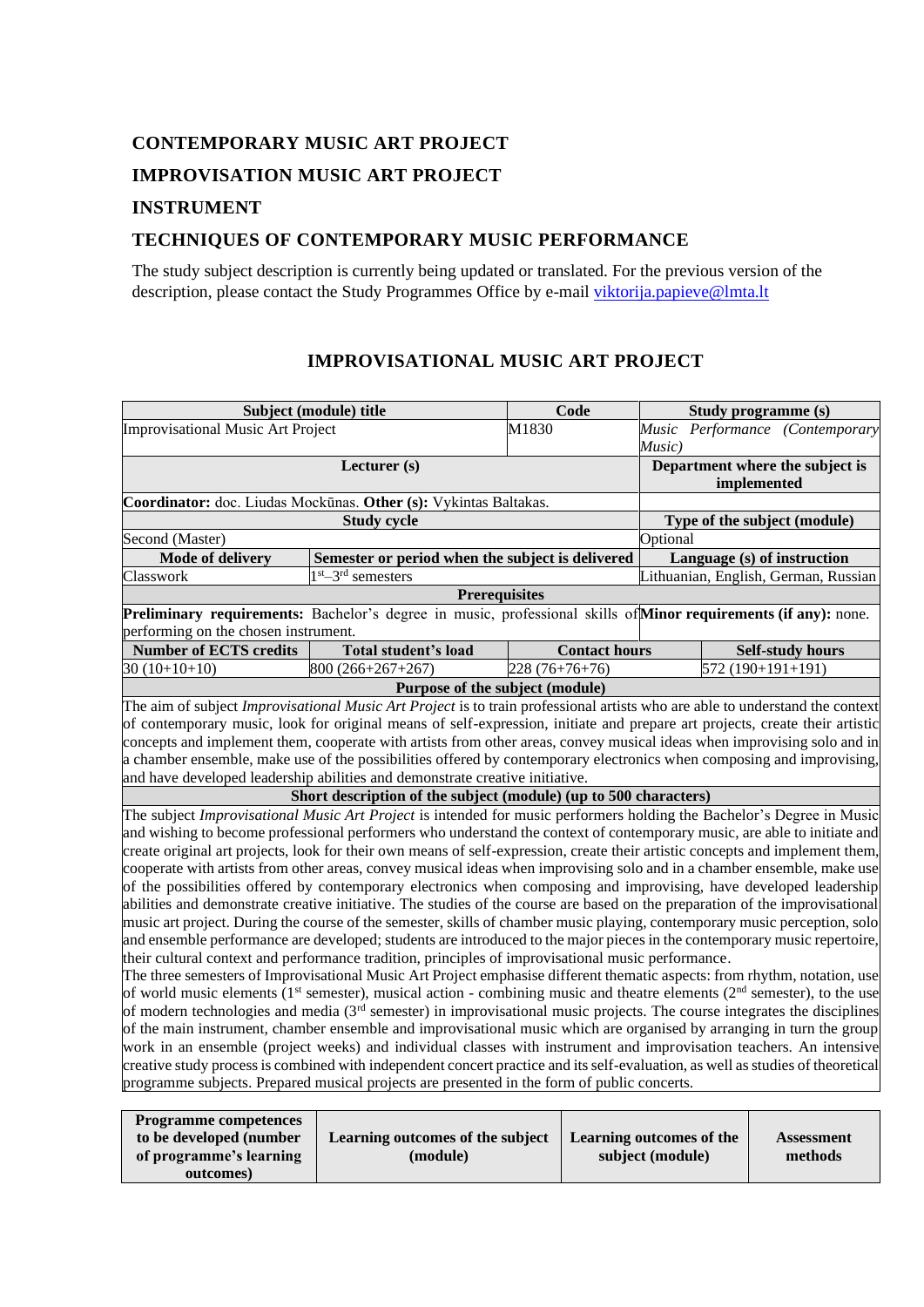| Ability to inspire and realise<br>original<br>artistic<br>ideas<br>through the<br>of<br>means<br>musical expression of the<br>chosen specialisation. (1.1)             | Students will be able to create artistic<br>concepts, inter-genre projects and<br>perform them while at the same time<br>demonstrating an original attitude to<br>the musical material, audio and<br>visual rendering of the project.                                                        | Studies of literature and<br>audio<br>recordings,<br>individual and ensemble<br>practical<br>training,<br>rehearsals, self-evaluation<br>of concert activity. | Exam (a concert<br>or other public art<br>project), defence<br>of the<br>practice<br>report.    |
|------------------------------------------------------------------------------------------------------------------------------------------------------------------------|----------------------------------------------------------------------------------------------------------------------------------------------------------------------------------------------------------------------------------------------------------------------------------------------|---------------------------------------------------------------------------------------------------------------------------------------------------------------|-------------------------------------------------------------------------------------------------|
| Ability to inspire and realise<br>artistic<br>original<br>ideas<br>through<br>of<br>the<br>means<br>musical expression of the<br>chosen specialisation. (1.2)          | Students will be able to make use of<br>all possibilities offered by the<br>when<br>performing<br>instrument<br>programmes of contemporary music<br>and look constantly for new means<br>of self-expression.                                                                                 | Studies of literature and<br>audio<br>recordings,<br>individual and ensemble<br>practical<br>training,<br>rehearsals, self-evaluation<br>of concert activity. | Exam (a concert<br>or other public art<br>project), defence<br>of the practice<br>report.       |
| Good knowledge of music<br>theory, history and cultural<br>contexts, their links with<br>interpretation traditions.<br>(2.1)                                           | Students will know the possibilities<br>for integration of improvisational<br>and electronic music, as well as other<br>arts into musical projects; they will<br>able to use contemporary<br>be<br>technologies in their concert activity<br>freely.                                         | Studies of literature and<br>audio<br>recordings,<br>individual and ensemble<br>practical<br>training,<br>rehearsals, self-evaluation<br>of concert activity. | Exam (a concert<br>or other public art<br>project), defence<br>of the<br>practice<br>report.    |
| Good knowledge of music<br>theory, history and cultural<br>contexts, their links with<br>interpretation traditions.<br>(2.2)                                           | Students will be able to read<br>contemporary notation, convey the<br>idea<br>musical<br>freely<br>when<br>improvising; they will also be able to<br>develop and present a consistent<br>of<br>programme<br>contemporary<br>chamber music by using their<br>knowledge and critical thinking. | Studies of literature and<br>audio<br>recordings,<br>individual and ensemble<br>practical training,<br>rehearsals, self-evaluation<br>of concert activity.    | Exam (a concert<br>or other public art<br>project), defence<br>of the<br>practice<br>report.    |
| Ability to broaden creative<br>experience through initiation<br>of and engagement<br>in<br>independent artistic activity.<br>(3.1)                                     | Students will have accumulated a<br>concert repertoire of representative,<br>chamber<br>contemporary<br>and<br>improvisational music, and will be<br>able to present it in at least two<br>different (cultural, social) contexts.                                                            | Individual and ensemble<br>exercises, rehearsals, self-<br>analysis<br>of<br>concert<br>activities.                                                           | Exam (a concert<br>or other public art<br>project), defence<br>of the<br>practice<br>report.    |
| Ability to broaden creative<br>experience through initiation<br>and engagement<br>of<br>in<br>independent artistic activity.<br>(3.2)                                  | Students will have initiated the<br>preparation of two or more projects<br>and their concert performance.                                                                                                                                                                                    | Individual and ensemble<br>exercises, rehearsals, self-<br>analysis<br>of<br>concert<br>activities.                                                           | Exam (a concert<br>or other public art<br>project), defence<br>of the practice<br>report.       |
| critically<br>assess<br>creative<br>and<br>their<br>processes<br>significance in the context of<br>contemporary culture, and to<br>influence its development.<br>(4.2) | Ability to analyse and Students will have a developed Individual and ensemble<br>ability of musical communication;<br>they will be able to react fast and<br>change the processes of musical<br>creation,<br>and<br>performance<br>depending on the situation.                               | exercises, rehearsals.                                                                                                                                        | Exam (a concert<br>or other public art<br>project).                                             |
| Inter-personal<br>and<br>communication<br>skills,<br>leadership. (5.1)                                                                                                 | Students will be able to cooperate<br>with artists from other areas when<br>preparing<br>performing<br>and<br>the<br>contemporary chamber music art<br>project.                                                                                                                              | Ensemble<br>rehearsals,<br>practical<br>training<br>in<br>ensemble improvisation.                                                                             | Exam (a concert<br>or other public art<br>project), defence<br>of<br>the<br>practice<br>report. |
| Inter-personal<br>and<br>communication<br>skills,<br>leadership. (5.2)                                                                                                 | will<br>Students<br>demonstrate<br>leadership, team work, negotiation<br>and organisational skills, initiative<br>and artistry at all stages of art project<br>preparation and performance.                                                                                                  | Ensemble<br>rehearsals,<br>practical<br>training<br>in<br>ensemble improvisation.                                                                             | Exam (a concert<br>or other public art<br>project), defence<br>of the<br>practice<br>report.    |
| Ability to work and improve<br>independently. (7.1)                                                                                                                    | Students will be able to solve artistic<br>and<br>organisational<br>problems<br>independently when preparing and<br>performing<br>the programme<br>of<br>contemporary chamber music.                                                                                                         | Studies of literature and<br>audio<br>recordings,<br>individual and ensemble<br>practical<br>training,                                                        | Exam (a concert<br>or other public art<br>project),<br>defence<br>of the<br>practice<br>report. |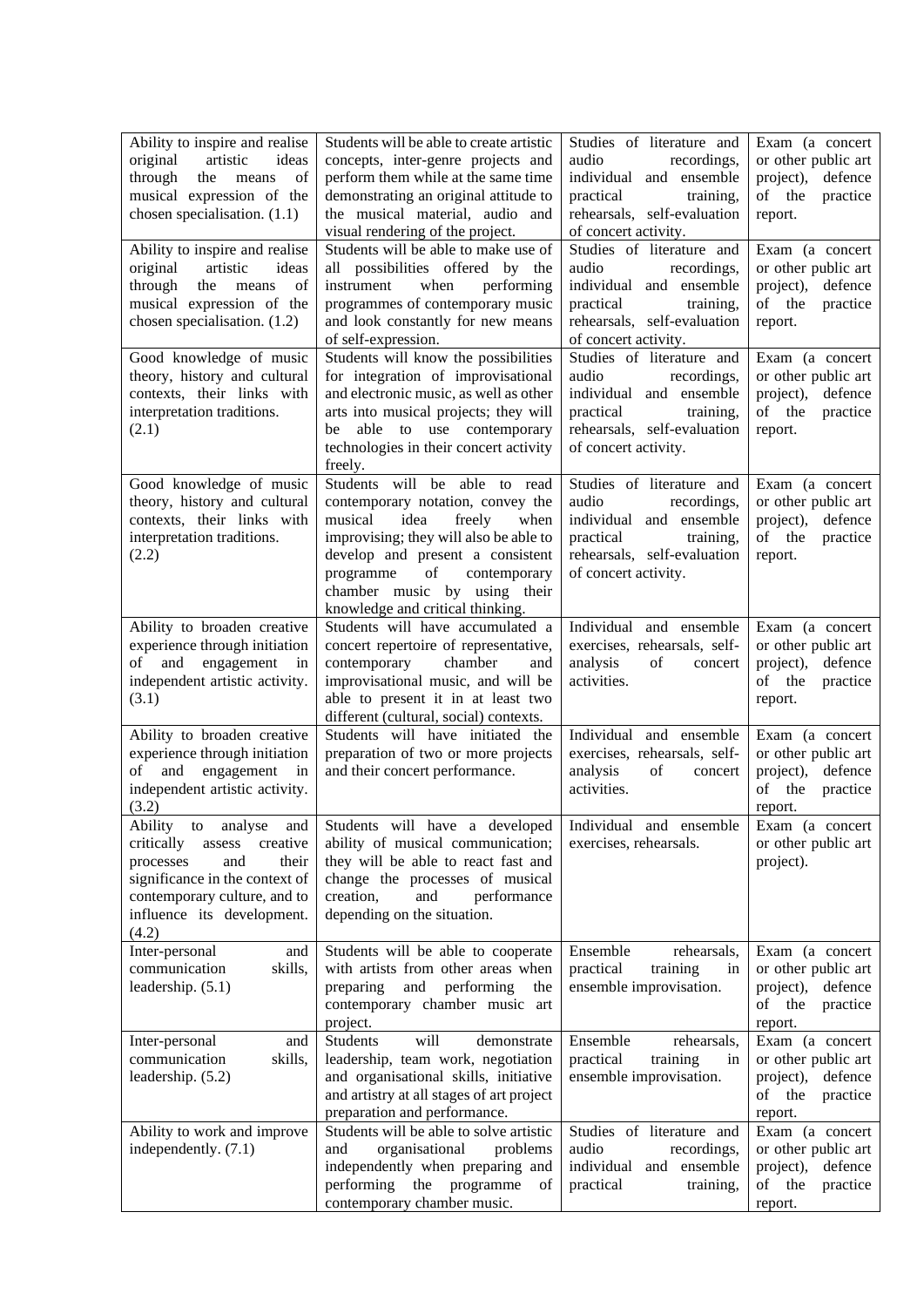|  | . .<br>Calsais.    | $\sim$ $\sim$<br>$\Delta \mathbf{V}$<br>luation<br>Selt-<br>. я г<br>$\sim$ $\sim$ $\sim$ $\sim$ $\sim$ $\sim$ |  |
|--|--------------------|----------------------------------------------------------------------------------------------------------------|--|
|  | conc<br>ז בי<br>01 | activity                                                                                                       |  |

**1 st semester**

|                                                                                                                                                                         |                  |                        |            |             | <b>Contact hours</b> |                 |                    |                     |                                   |    |                       |                  |                                                                                                      |  |
|-------------------------------------------------------------------------------------------------------------------------------------------------------------------------|------------------|------------------------|------------|-------------|----------------------|-----------------|--------------------|---------------------|-----------------------------------|----|-----------------------|------------------|------------------------------------------------------------------------------------------------------|--|
| Topics (repertoire)                                                                                                                                                     | Theoretical      | Individual<br>lectures | activities | Seminars    | Practical training   | in small groups | Practical training | Preparation for the | -xam/rehearsals/cc<br>Exam/course |    | Total contact<br>work | Self-study hours | Self-study hours and<br>assignments                                                                  |  |
| Weeks 1 to 4.                                                                                                                                                           |                  |                        |            |             |                      |                 |                    |                     |                                   |    |                       |                  |                                                                                                      |  |
| 1. Introduction. Basics of improvisation:<br>notation of harmonic structures and typical<br>forms. Development of the programme for the<br>art project of the semester. |                  |                        |            |             | 8                    |                 |                    |                     |                                   | 8  |                       | 32               | Practical<br>training<br>in<br>improvisation.                                                        |  |
| 2. Contemporary chamber music: rhythmics<br>and notation, influence of music of world<br>cultures.                                                                      |                  |                        |            |             | 4                    |                 |                    |                     |                                   | 4  |                       | 16               | Studies of literature and<br>audio recordings, analysis<br>of the musical text of<br>selected works. |  |
| Weeks 5-8.                                                                                                                                                              |                  |                        |            |             |                      |                 |                    |                     |                                   |    |                       |                  |                                                                                                      |  |
| 3. Motif-based improvisation, improvisation<br>in textures.                                                                                                             |                  | 8                      |            |             |                      |                 |                    |                     |                                   | 8  |                       | 32               | Practical<br>training<br>in<br>improvisation.                                                        |  |
| 4. Analysis of the musical text of parts.                                                                                                                               |                  | 4                      |            |             |                      |                 |                    |                     |                                   | 4  |                       | 16               | Preparation of the musical<br>text of parts.                                                         |  |
| Weeks 9-12.                                                                                                                                                             |                  |                        |            |             |                      |                 |                    |                     |                                   |    |                       |                  |                                                                                                      |  |
| 5. Improvisation in the chamber ensemble.                                                                                                                               |                  |                        |            |             | 16                   |                 |                    |                     |                                   | 16 |                       | 32               | Practical<br>training<br>in<br>ensemble improvisation.                                               |  |
| 6. Preparation of the programme for the<br>chamber music art project.                                                                                                   |                  |                        |            |             | 8                    |                 |                    |                     |                                   | 8  |                       | 16               | Ensemble rehearsals.                                                                                 |  |
| Weeks 13, 14.                                                                                                                                                           |                  |                        |            |             |                      |                 |                    |                     |                                   |    |                       |                  |                                                                                                      |  |
| 7. Solo improvisation.                                                                                                                                                  |                  | 8                      |            |             |                      |                 |                    |                     |                                   | 8  |                       | 16               | Practical<br>training<br>in<br>improvisation.                                                        |  |
| 8.<br>Solution<br>of<br>individual<br>technical<br>performance problems.                                                                                                |                  | $\overline{4}$         |            |             |                      |                 |                    |                     |                                   | 4  |                       | 8                | Preparation of the musical<br>text of parts.                                                         |  |
| Weeks 15, 16.                                                                                                                                                           |                  |                        |            |             |                      |                 |                    |                     |                                   |    |                       |                  |                                                                                                      |  |
| 9. Preparation for the public presentation of<br>the art project.                                                                                                       |                  |                        |            |             | 12                   |                 |                    |                     |                                   | 12 |                       | 23               | Rehearsals, preparation of<br>the concert practice report.                                           |  |
| 10. Exam.                                                                                                                                                               |                  |                        |            |             |                      |                 |                    |                     | 4                                 | 4  |                       |                  |                                                                                                      |  |
| <b>Total:</b>                                                                                                                                                           | $\boldsymbol{0}$ | 24                     |            | $ 0\rangle$ | 48                   |                 | $\boldsymbol{0}$   | $\boldsymbol{0}$    | $\overline{\mathbf{4}}$           | 76 |                       | 191              |                                                                                                      |  |

#### **2 nd semester**

|                                                    |  |                               |            |          | <b>Contact hours</b>       |                                |                     |                                             |                       |                     |                                                                                                         |
|----------------------------------------------------|--|-------------------------------|------------|----------|----------------------------|--------------------------------|---------------------|---------------------------------------------|-----------------------|---------------------|---------------------------------------------------------------------------------------------------------|
| Topics (repertoire)                                |  | <b>Lectures</b><br>Individual | activities | Seminars | ьρ<br>trainin<br>Practical | training<br>Practical<br>small | Preparation for the | $\epsilon$<br>am/rehearsals.<br>Exam/course | Total contact<br>work | hours<br>Self-study | <b>Self-study hours and</b><br>assignments                                                              |
| Weeks 1 to 4.                                      |  |                               |            |          |                            |                                |                     |                                             |                       |                     |                                                                                                         |
| 1. Introduction. Synthesis of arts and musical     |  |                               |            |          | 8                          |                                |                     |                                             |                       | 32                  | training<br>in<br>Practical                                                                             |
| action. Development of the programme for the       |  |                               |            |          |                            |                                |                     |                                             |                       |                     | improvisation.                                                                                          |
| art project of the semester.                       |  |                               |            |          |                            |                                |                     |                                             |                       |                     |                                                                                                         |
| 2. Other performing arts in contemporary<br>music. |  |                               |            |          | 4                          |                                |                     |                                             | 4                     | 16                  | Studies of literature and<br>audio recordings, analysis<br>the musical text of<br>of<br>selected works. |
| Weeks $5-8$ .                                      |  |                               |            |          |                            |                                |                     |                                             |                       |                     |                                                                                                         |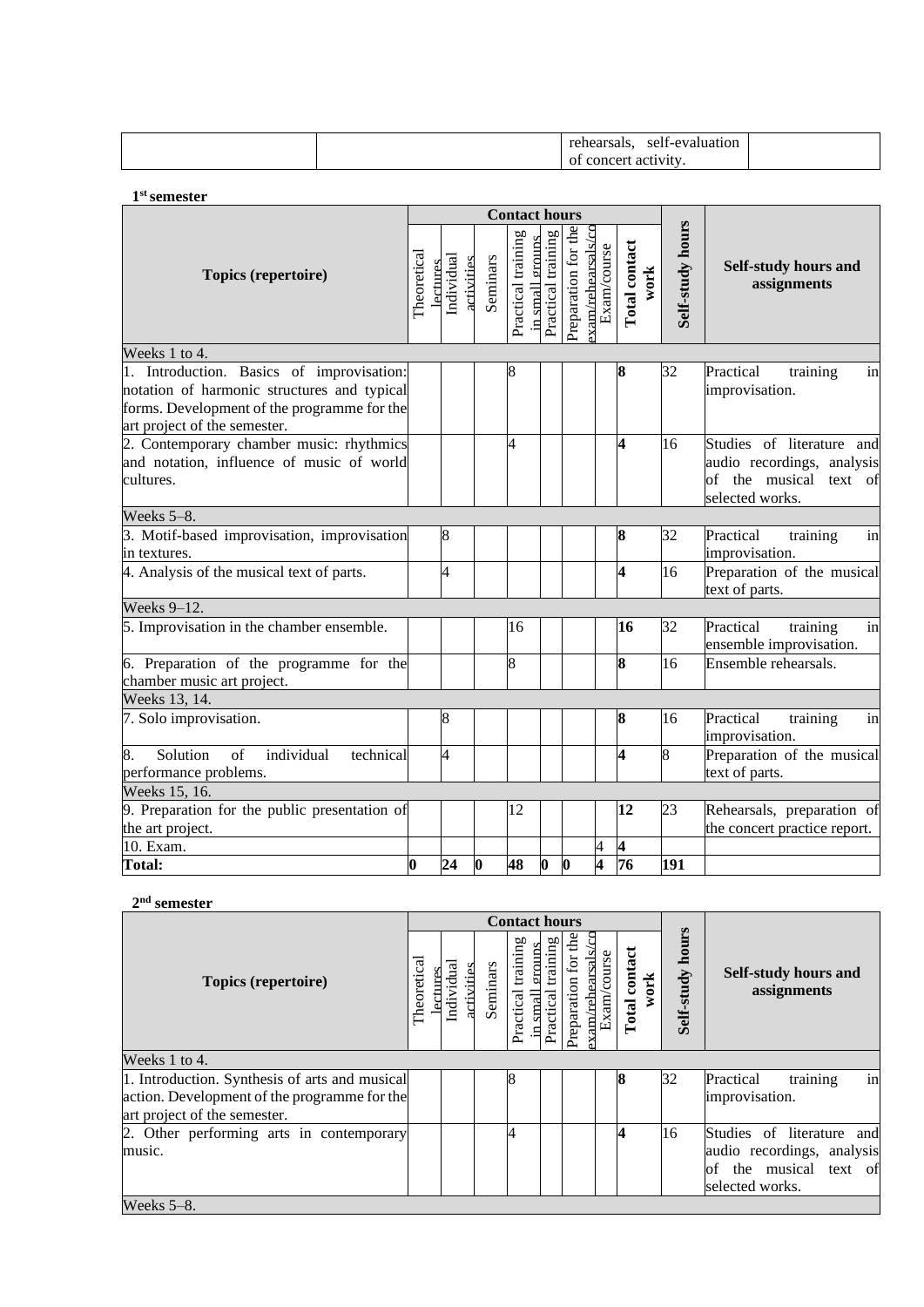| 3. Musical action: improvisation in synthesis   | 8  |                |   | 8                | 32  | in<br>training<br>Practical  |
|-------------------------------------------------|----|----------------|---|------------------|-----|------------------------------|
| with other arts.                                |    |                |   |                  |     | improvisation.               |
| 4. Analysis of the musical text of parts.       |    |                |   | 4                | 16  | Preparation of the musical   |
|                                                 |    |                |   |                  |     | text of parts.               |
| Weeks $9-12$ .                                  |    |                |   |                  |     |                              |
| 5. Musical action in the ensemble using         |    | 16             |   | 16               | 32  | Practical<br>training<br>in  |
| acting, choreographic, visual elements.         |    |                |   |                  |     | ensemble improvisation.      |
| Preparation of a chamber<br>music<br>6.         |    | $\overline{8}$ |   | 8                | 16  | Ensemble rehearsals.         |
| programme.                                      |    |                |   |                  |     |                              |
| Weeks 13, 14.                                   |    |                |   |                  |     |                              |
| technical<br>7. Audiovisual improvisation:      | 8  |                |   | 8                | 16  | in<br>training<br>Practical  |
| solutions.                                      |    |                |   |                  |     | improvisation.               |
| individual<br>technical<br>8.<br>of<br>Solution | 4  |                |   | 4                | 8   | Preparation of the musical   |
| performance problems.                           |    |                |   |                  |     | text of parts.               |
| Weeks 15, 16.                                   |    |                |   |                  |     |                              |
| 9. Preparation for the public presentation of   |    | 12             |   | 12               | 22  | Rehearsals, preparation of   |
| the art project.                                |    |                |   |                  |     | the concert practice report. |
| 10. Exam.                                       |    |                | 4 | $\boldsymbol{4}$ |     |                              |
| Total:                                          | 24 | 48             | 4 | 76               | 190 |                              |

#### **3 rd semester**

|                                                                                                                       | <b>Contact hours</b> |                        |            |          |                    |                                       |  |                     |                                  |                       |                  |                                                                                                      |  |
|-----------------------------------------------------------------------------------------------------------------------|----------------------|------------------------|------------|----------|--------------------|---------------------------------------|--|---------------------|----------------------------------|-----------------------|------------------|------------------------------------------------------------------------------------------------------|--|
| <b>Topics (repertoire)</b>                                                                                            | Theoretical          | Individual<br>lectures | activities | Seminars | Practical training | Practical training<br>in small groups |  | Preparation for the | xam/rehearsals/cc<br>Exam/course | Total contact<br>work | Self-study hours | Self-study hours and<br>assignments                                                                  |  |
| Weeks 1 to 4.                                                                                                         |                      |                        |            |          |                    |                                       |  |                     |                                  |                       |                  |                                                                                                      |  |
| Introduction.<br>Free<br>improvisation.<br>1.<br>Development of the programme for the art<br>project of the semester. |                      |                        |            |          | 8                  |                                       |  |                     |                                  | 8                     | 32               | Practical<br>training<br>in<br>improvisation.                                                        |  |
| $\overline{2}$ .<br>Electronic<br>music<br>media<br>in<br>and<br>contemporary chamber music.                          |                      |                        |            |          | 4                  |                                       |  |                     |                                  | 4                     | 16               | Studies of literature and<br>audio recordings, analysis<br>of the musical text of<br>selected works. |  |
| Weeks 5-8.                                                                                                            |                      |                        |            |          |                    |                                       |  |                     |                                  |                       |                  |                                                                                                      |  |
| 3. Electroacoustic improvisation.                                                                                     |                      | 8                      |            |          |                    |                                       |  |                     |                                  | 8                     | 32               | Practical<br>training<br>in<br>improvisation.                                                        |  |
| 4. Analysis of the musical text of parts.                                                                             |                      | 4                      |            |          |                    |                                       |  |                     |                                  | 4                     | 16               | Preparation of the musical<br>text of parts.                                                         |  |
| Weeks 9-12.                                                                                                           |                      |                        |            |          |                    |                                       |  |                     |                                  |                       |                  |                                                                                                      |  |
| 5.<br>Electroacoustic improvisation in<br>the<br>chamber ensemble.                                                    |                      |                        |            |          | 16                 |                                       |  |                     |                                  | 16                    | 32               | Practical<br>training<br>in<br>ensemble improvisation.                                               |  |
| 6. Preparation of the programme for the<br>chamber music art project.                                                 |                      |                        |            |          | 8                  |                                       |  |                     |                                  | 8                     | 16               | Ensemble rehearsals.                                                                                 |  |
| Weeks 13, 14.                                                                                                         |                      |                        |            |          |                    |                                       |  |                     |                                  |                       |                  |                                                                                                      |  |
| 7. Solo electroacoustic improvisation.                                                                                |                      | 8                      |            |          |                    |                                       |  |                     |                                  | 8                     | 16               | Practical<br>training<br>in<br>improvisation.                                                        |  |
| 8.<br>Solution<br>of<br>individual<br>technical<br>performance problems.                                              |                      | 4                      |            |          |                    |                                       |  |                     |                                  | 4                     | 8                | Preparation of the musical<br>text of parts.                                                         |  |
| Weeks 15, 16.                                                                                                         |                      |                        |            |          |                    |                                       |  |                     |                                  |                       |                  |                                                                                                      |  |
| 9. Preparation for the public presentation of<br>the art project.                                                     |                      |                        |            |          | 12                 |                                       |  |                     |                                  | 12                    | 23               | Rehearsals, preparation of<br>the concert practice report.                                           |  |
| 10. Exam.                                                                                                             |                      |                        |            |          |                    |                                       |  |                     | 4                                | 4                     |                  |                                                                                                      |  |
| <b>Total:</b>                                                                                                         |                      | 24                     |            |          | 48                 |                                       |  |                     | 4                                | 76                    | 191              |                                                                                                      |  |

**Examples of repertoire**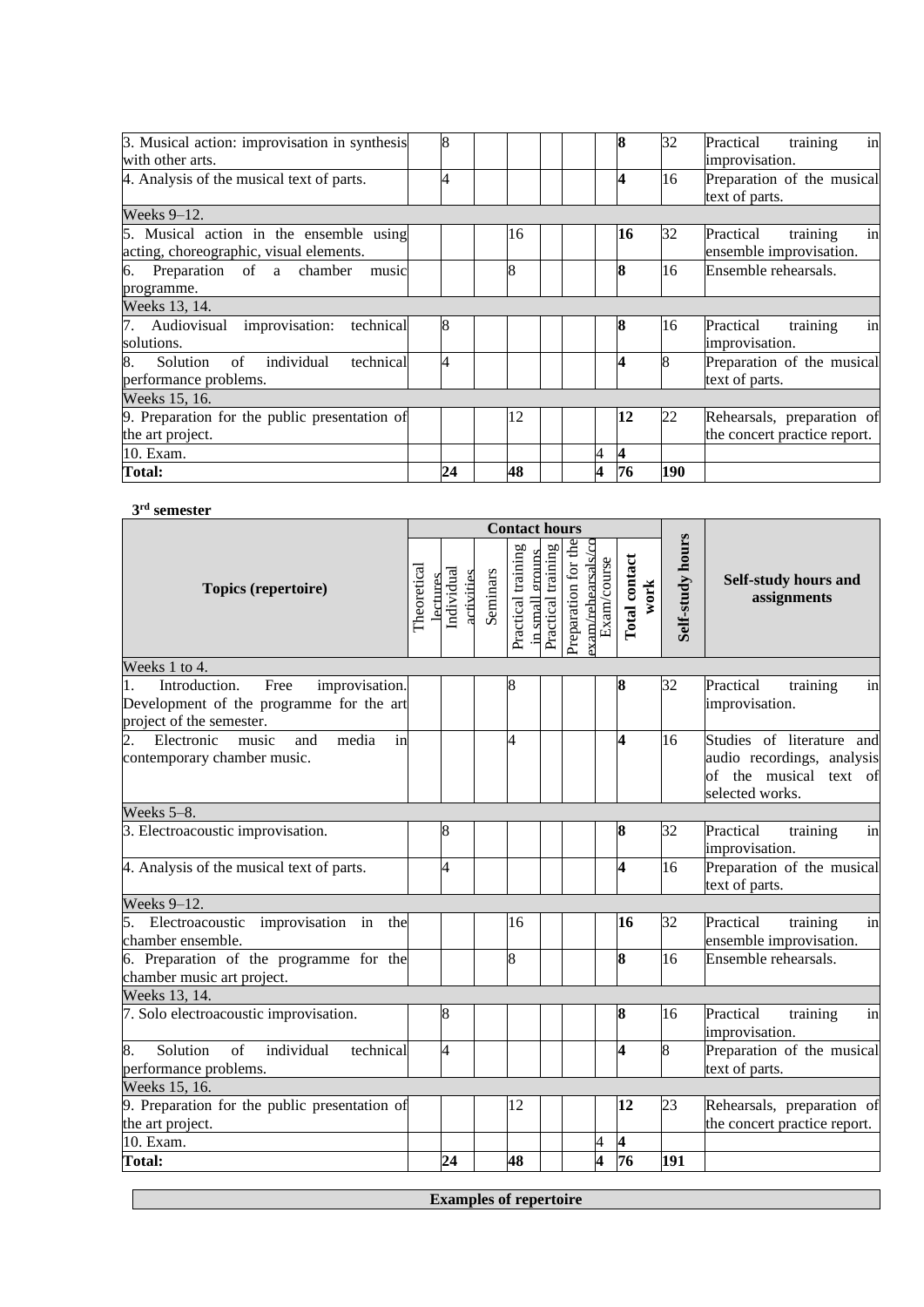| <b>Author</b>           | Title of the musical piece                                               |                                             |  |  |  |  |  |
|-------------------------|--------------------------------------------------------------------------|---------------------------------------------|--|--|--|--|--|
| Andriessen, Louis       | Workers Union (1975), for various performers                             |                                             |  |  |  |  |  |
| Berio, Luciano          | Circles (1960), v (bar/bass), hp, perc(2)                                |                                             |  |  |  |  |  |
|                         | Folk Songs (1964), mez, picc, cl, vl, hp, perc                           |                                             |  |  |  |  |  |
| Berne, Tim              | Shell Game (2000/2001), alto sax, cbd, elec, perc                        |                                             |  |  |  |  |  |
|                         | Science Friction (2001/2002), alto sax, gtr, egtr, kbd, perc             |                                             |  |  |  |  |  |
| Braxton, Anthony        | Composition 37 (1974), sax quartet                                       |                                             |  |  |  |  |  |
|                         | Ghost Trance Music (1995-2006)                                           |                                             |  |  |  |  |  |
|                         | Composition No. 322 (2003/2007)                                          |                                             |  |  |  |  |  |
| Brown, Earle            | December '52 (1952)                                                      |                                             |  |  |  |  |  |
| Bussotti, Sylvano       | Pièces de chair II (1970)                                                |                                             |  |  |  |  |  |
| Cage, John              | Music of changes (1951), fp                                              |                                             |  |  |  |  |  |
| Cardew, Cornelius       | Treatise (1963-1967)                                                     |                                             |  |  |  |  |  |
| Crumb, George           | Macrokosmos Vol. 1-IV (1972, 1973, 1974, 1979); fp                       |                                             |  |  |  |  |  |
| Lacy, Steve:            | Deadline (1975), sax                                                     | <i>Three Points</i> (1983), sax(3), vc, vl, |  |  |  |  |  |
|                         | The Wax $(1976)$ , sax (soprano, alto), vc, v,                           | v, bass, drums, fp $Art(1985)$ , sax, fp    |  |  |  |  |  |
|                         | bass, drums, cimb                                                        | $Elim$ -Flam (1986), sax $(3)$              |  |  |  |  |  |
|                         | Dewline (1977), sax, tbn, syn, shells                                    | Tips (1994)                                 |  |  |  |  |  |
|                         | Prospectus (1982), for various performers                                | Saxovision (1994), sax, v                   |  |  |  |  |  |
| Riley, Terry            | In C (1964), for various performers                                      |                                             |  |  |  |  |  |
| Smith, Wadada Leo       | Seven Heavens and the Earth (2005)                                       |                                             |  |  |  |  |  |
| Steiner, Hans-Christoph | Solitude (2004), elec                                                    |                                             |  |  |  |  |  |
| Stockhausen, Karlheinz  | Zyklus für einen Schlagzeuger (1959), perc                               |                                             |  |  |  |  |  |
|                         | Plus Minus (1963), for one or more performers                            |                                             |  |  |  |  |  |
|                         | Aus den sieben Tagen (From the Seven Days, 1968), for various performers |                                             |  |  |  |  |  |
|                         | Stimmung (1968), v(6)                                                    |                                             |  |  |  |  |  |
| Zorn, John              | Cobra (1984)                                                             |                                             |  |  |  |  |  |

| <b>Assessment</b><br>strategy     | Weight,<br>$\frac{0}{0}$ | <b>Deadline for</b><br>completing<br>the | <b>Assessment criteria</b>                                                                                                                                                                                                                                                                                                                                                                |  |  |  |  |  |  |
|-----------------------------------|--------------------------|------------------------------------------|-------------------------------------------------------------------------------------------------------------------------------------------------------------------------------------------------------------------------------------------------------------------------------------------------------------------------------------------------------------------------------------------|--|--|--|--|--|--|
| Active                            | 20 %                     | assignments<br>During<br>the             | The student's active participation in classes, initiative when searching                                                                                                                                                                                                                                                                                                                  |  |  |  |  |  |  |
| participation<br>and initiative   |                          | semester                                 | for solutions to artistic and technical performance-related problems,<br>active interest in the topics of contemporary music are assessed.                                                                                                                                                                                                                                                |  |  |  |  |  |  |
| Defence of the<br>practice report | 20 %                     | During<br>the<br>exam session            | The practice report is submitted in writing and defended orally.<br>Activeness of the student's concert activity, its quality and<br>meaningfulness, ability to present and substantiate his/her artistic<br>solutions and activity results, as well as analyse and evaluate them are<br>assessed.                                                                                        |  |  |  |  |  |  |
| Exam                              | 60 %                     | During<br>the                            | The exam is organised in the form of a public concert. The following                                                                                                                                                                                                                                                                                                                      |  |  |  |  |  |  |
|                                   |                          | exam session                             | is assessed:<br>Technical level of programme performance;<br>Substantiation of interpretational solutions;<br>Convincingness of programme performance;<br>Ability to develop the musical idea logically;<br>Control of form and time;<br>Ensemble awareness;<br>Communication with other musicians;<br>Quality of performance of improvisational elements;<br>Concentration of attention. |  |  |  |  |  |  |

| <b>Author</b>                  | <b>Publicat</b><br>ion date | <b>Title</b>                                                       | No. of<br>periodical or<br>volume | Publisher (place, publishing office)<br>or web link                                |
|--------------------------------|-----------------------------|--------------------------------------------------------------------|-----------------------------------|------------------------------------------------------------------------------------|
| <b>Required study material</b> | (vear)                      |                                                                    |                                   |                                                                                    |
| Bailey, D.                     | 1993                        | Its<br><i>Improvisation</i> $-$<br>Nature and practice in<br>music |                                   | Da Capo Press; Reprint edition. ISBN-<br>10: 0306805286<br>ISBN-13: 978-0306805288 |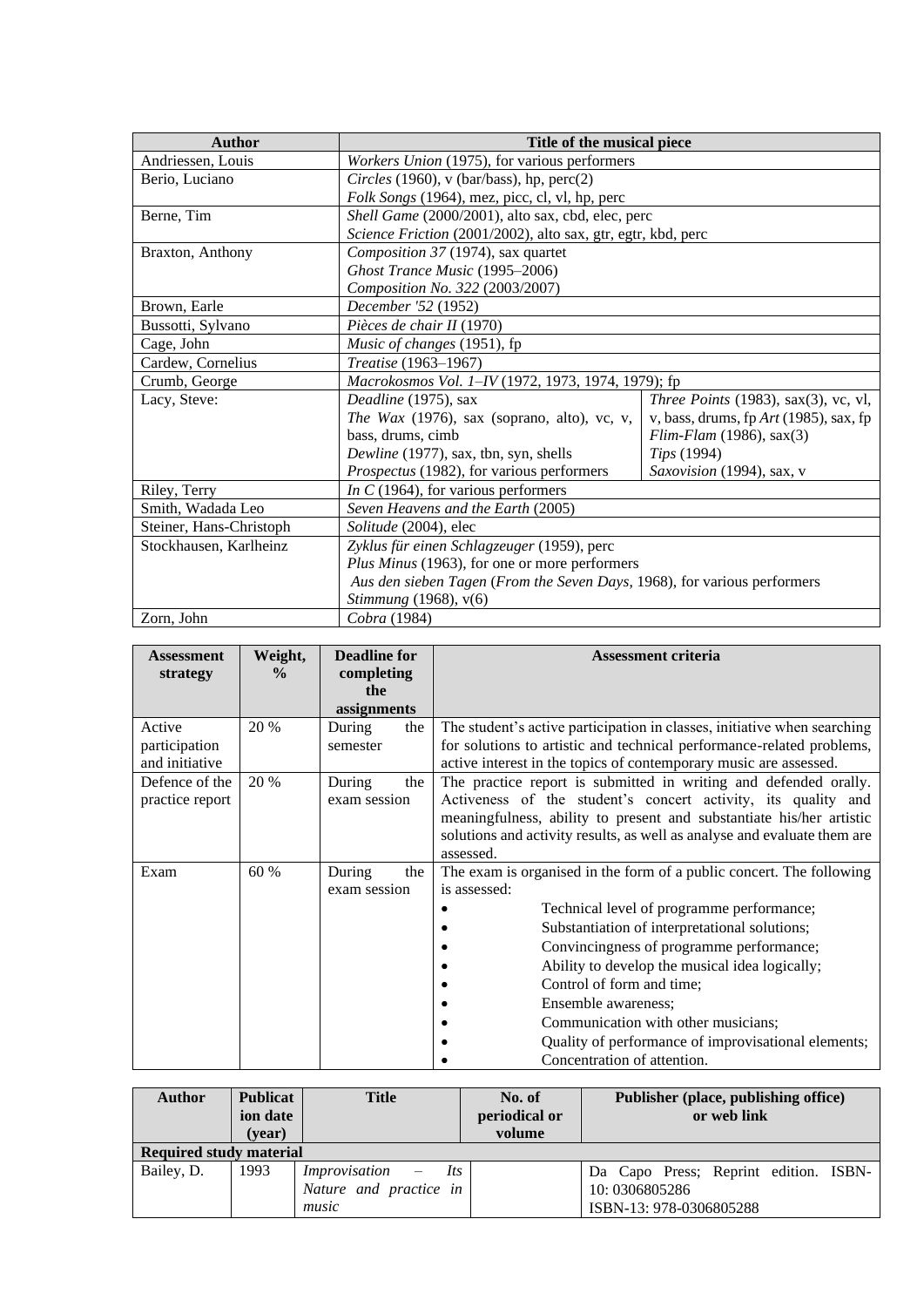| Borgo, D.                        | 1993    | Freedom:<br>Negotiating                          |               | Illinois; Universit                                        |
|----------------------------------|---------|--------------------------------------------------|---------------|------------------------------------------------------------|
|                                  |         | Values and Practices in                          |               | http://musicweb.ucsd.edu/~dborgo/David_B                   |
|                                  |         | Contemporary                                     |               | orgo/Writing_files/negotiating.html                        |
|                                  |         | <b>Improvised Music</b>                          |               |                                                            |
| Dean, R. T.                      | 1989    | Creative Improvisation:                          |               | Open University Press/Black Music Research                 |
|                                  |         | Contemporary<br>Jazz,                            |               | Journal                                                    |
|                                  |         | Music and Beyond: How                            |               | http://www.worldcat.org/title/creative-                    |
|                                  |         | to Develop Techniques of                         |               | improvisation-jazz-contemporary-music-                     |
|                                  |         | Improvisation for Any                            |               | and-beyond-how-to-develop-techniques-of-                   |
|                                  |         | <b>Musical Context.</b>                          |               | improvisation-for-any-musical-                             |
|                                  |         |                                                  |               | context/oclc/473964645?referer=di&ht=editi                 |
|                                  |         |                                                  |               | on                                                         |
| Griffiths, P.                    | 2011    | Modern Music and After                           |               | <b>Oxford University Press</b>                             |
| Nunn, T.                         | 1998,   | Wisdom of the Impulse.                           | Part 1: ISBN  | Pdf edition                                                |
|                                  | Pdf     | On the Nature of Musical                         | 87-91425-02-6 |                                                            |
|                                  | edition | Free Improvisation                               | Part 2: ISBN  |                                                            |
|                                  | 2004    |                                                  | 87-91425-03-4 |                                                            |
| Pett, A.                         | 2007    | <b>Teaching</b><br>System<br><sub>on</sub>       |               | Edition Fuzeau Classique. ISBN 2841691705                  |
|                                  |         | Improvisation                                    |               |                                                            |
| Whittall, A.;                    | 1988    | Music Analysis in Theory                         |               | Faber                                                      |
| Dunsby, J.                       |         | and Practice                                     |               |                                                            |
| <b>Additional study material</b> |         |                                                  |               |                                                            |
| Baltrėnienė.,                    | 1991    | liaudies<br>Lietuvių                             | $10 - 14$     | Vilnius: Mintis                                            |
| M:                               |         | muzikos instrumentai                             |               |                                                            |
| Apanavičius,                     |         |                                                  |               |                                                            |
| R.                               |         |                                                  |               |                                                            |
| Herbert, T.                      | 2009    | Words:<br><b>Music</b><br>in<br>$\boldsymbol{A}$ |               | <b>Oxford University Press</b>                             |
|                                  |         | Guide to Researching                             |               |                                                            |
|                                  |         | and<br>Writing<br>about                          |               |                                                            |
|                                  |         | Music                                            |               |                                                            |
| Lewis, G.                        | 1996    | Improvised Music after                           | Vol. 16       | Music Research Journal                                     |
|                                  |         | 1950 : Afrological and                           |               | https://www.amherst.edu/media/view/58902/                  |
|                                  |         | Eurological                                      |               | original/Lewis+-                                           |
|                                  |         | Persepectives                                    |               | +Improvised+Music+after+1950-                              |
|                                  |         |                                                  |               | +Afrological+and+Eurological+Perspectives                  |
|                                  |         |                                                  |               | $+$ .pdf                                                   |
| Lewis, G.                        | 2009    | A Power stronger than                            |               | <b>THE</b><br><b>AACM</b><br><b>AND</b><br><b>AMERICAN</b> |
|                                  |         | itself                                           |               | <b>EXPERIMENTAL</b><br>MUSIC.<br>ISBN:                     |
|                                  |         |                                                  |               | 9780226476957                                              |
| Nicolas                          | 1990    | Step Across the Border,                          |               | DVD. Winter & Winter 1990                                  |
| Humbert, N.;                     |         | (documentary<br>on                               |               |                                                            |
| Penzel, W.                       |         | improv ao etc build                              |               |                                                            |
|                                  |         | around Fred Frith)                               |               |                                                            |
| Perloff, M.;                     | 1994    | John Cage                                        |               | Chicago: The University of Chicago Press.                  |
| Junkerman,                       |         | Composed in America                              |               | ISBN 0226660567                                            |
| $Ch.$ (ed.)                      |         |                                                  |               |                                                            |
| Sampsel,                         | 2012    | Music<br>Research: A                             |               | <b>Oxford University Press</b>                             |
| Laurie J.                        |         | Handbook                                         |               |                                                            |
| Weiss,<br>$M.$ ;                 | 2010    | Techniques<br><b>The</b><br>$\mathfrak{g}$       |               | Kassel: Barenreiter - Verlag Karl Votterle                 |
| Netti, G.                        |         | Saxophone Playing                                |               | GMBH and CO. ISBN 9783761821145                            |

# **CONTEMPORARY MUSIC ANALYSIS AND INTERPRETATION**

<span id="page-7-0"></span>

| Subject (module) title                         | Code        | Study programme (s)             |             |  |
|------------------------------------------------|-------------|---------------------------------|-------------|--|
| Contemporary Music Analysis and Interpretation | M1401       | Music                           | Performance |  |
|                                                |             | (Contemporary Music)            |             |  |
| Lecturer $(s)$                                 |             | Department where the subject is |             |  |
|                                                | implemented |                                 |             |  |
| Coordinator: lect. Eglė Gudžinskaitė           |             | Department of Music Theory      |             |  |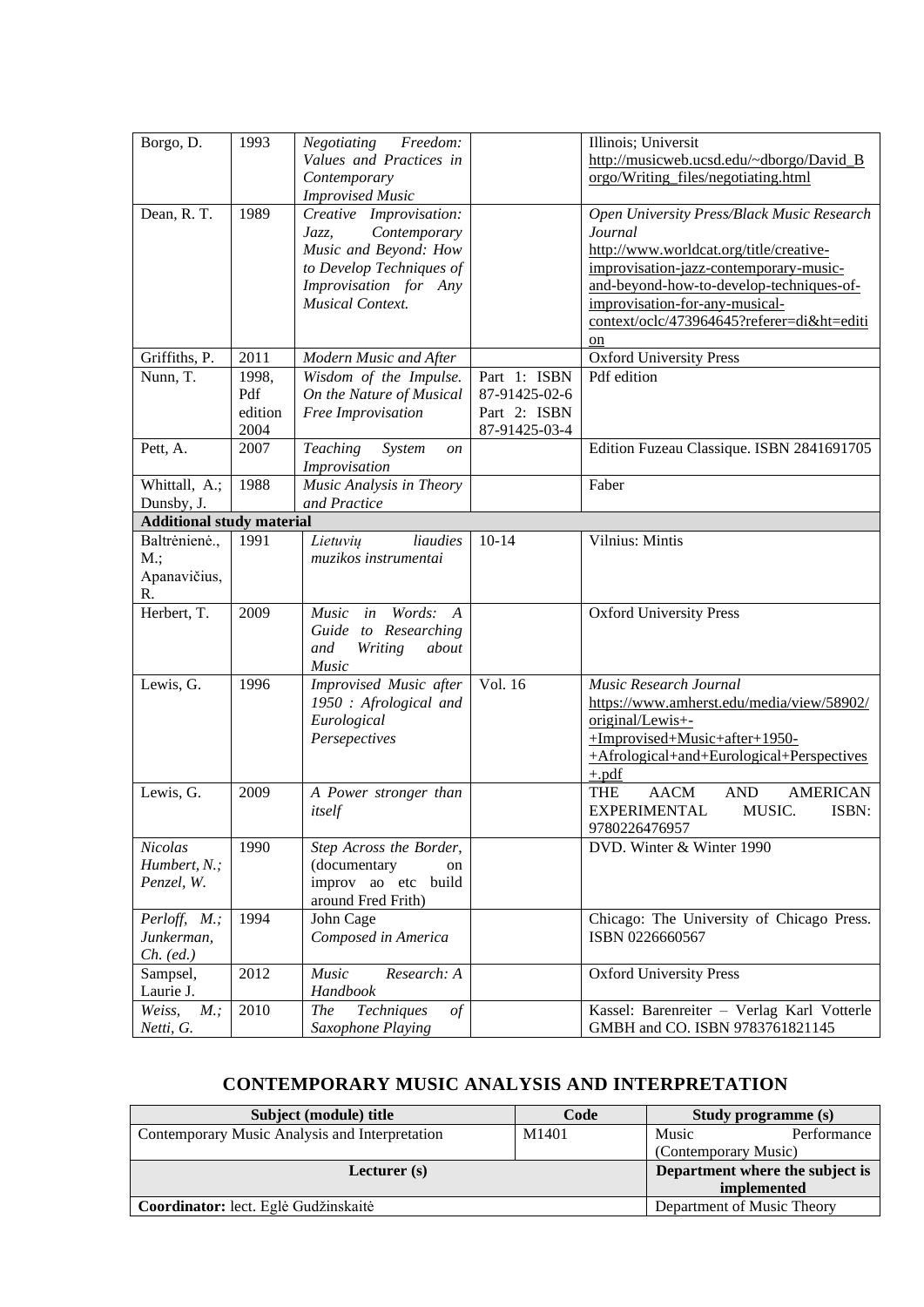|                                                                                                                       | <b>Study cycle</b>                                                                                                       | Type of the subject (module) |                                                                                                                                      |  |  |  |  |  |  |  |
|-----------------------------------------------------------------------------------------------------------------------|--------------------------------------------------------------------------------------------------------------------------|------------------------------|--------------------------------------------------------------------------------------------------------------------------------------|--|--|--|--|--|--|--|
| Second (Master)                                                                                                       |                                                                                                                          |                              |                                                                                                                                      |  |  |  |  |  |  |  |
| <b>Mode of delivery</b>                                                                                               | Semester or period when the subject is                                                                                   |                              | Language (s) of instruction                                                                                                          |  |  |  |  |  |  |  |
|                                                                                                                       | delivered                                                                                                                |                              |                                                                                                                                      |  |  |  |  |  |  |  |
| Classwork                                                                                                             | $1st$ semester                                                                                                           |                              | Lithuanian                                                                                                                           |  |  |  |  |  |  |  |
|                                                                                                                       | <b>Prerequisites</b>                                                                                                     |                              |                                                                                                                                      |  |  |  |  |  |  |  |
| Preliminary requirements: Bachelor's degree in music.                                                                 |                                                                                                                          |                              | Minor requirements (if<br>any):                                                                                                      |  |  |  |  |  |  |  |
|                                                                                                                       |                                                                                                                          | none.                        |                                                                                                                                      |  |  |  |  |  |  |  |
| <b>Number of ECTS credits</b>                                                                                         | Total student's load                                                                                                     | <b>Contact hours</b>         | <b>Self-study hours</b>                                                                                                              |  |  |  |  |  |  |  |
| 5                                                                                                                     | 133                                                                                                                      | 34                           | 99                                                                                                                                   |  |  |  |  |  |  |  |
|                                                                                                                       | Purpose of the subject (module)                                                                                          |                              |                                                                                                                                      |  |  |  |  |  |  |  |
|                                                                                                                       |                                                                                                                          |                              | The subject Contemporary Music Analysis and Interpretation is intended for the introduction of students to the                       |  |  |  |  |  |  |  |
|                                                                                                                       |                                                                                                                          |                              | compositional trends in academic music in the $20th$ century and recent decades of the 21 <sup>st</sup> century by paying particular |  |  |  |  |  |  |  |
|                                                                                                                       | attention to the analysis and interpretation of works by selected authors of contemporary music.                         |                              |                                                                                                                                      |  |  |  |  |  |  |  |
|                                                                                                                       | Short description of the subject (module) (up to 500 characters)                                                         |                              |                                                                                                                                      |  |  |  |  |  |  |  |
|                                                                                                                       |                                                                                                                          |                              | During lectures and seminars of <i>Contemporary Music Analysis and Interpretation</i> , students are theoretically and               |  |  |  |  |  |  |  |
|                                                                                                                       |                                                                                                                          |                              | practically introduced to different techniques of contemporary music composition, methods of analysis, possibilities                 |  |  |  |  |  |  |  |
| for interpretation. During the course, texts of composers and musicologists are discussed, selected scores of musical |                                                                                                                          |                              |                                                                                                                                      |  |  |  |  |  |  |  |
|                                                                                                                       | pieces and recordings are analysed, practical assignments are completed. In this way, abilities to analyse and interpret |                              |                                                                                                                                      |  |  |  |  |  |  |  |
|                                                                                                                       |                                                                                                                          |                              | the repertoire of contemporary music, understand its context, aesthetic and ideological views, technological solutions               |  |  |  |  |  |  |  |
|                                                                                                                       |                                                                                                                          |                              | are improved. The content of the course is arranged according to the creators of contemporary music selected for the                 |  |  |  |  |  |  |  |

semester programme and taking into account relevant events of the concert season (programmes of contemporary music

festivals, visiting composers and so on).

| <b>Programme competences</b><br>to be developed (number of<br>programme's learning<br>outcomes)                                                                                                           | Learning outcomes of the subject<br>(module)                                                                                                                                              | <b>Learning outcomes</b><br>of the subject<br>(module)                                | <b>Assessment</b><br>methods                                                                                 |  |  |
|-----------------------------------------------------------------------------------------------------------------------------------------------------------------------------------------------------------|-------------------------------------------------------------------------------------------------------------------------------------------------------------------------------------------|---------------------------------------------------------------------------------------|--------------------------------------------------------------------------------------------------------------|--|--|
| Good knowledge of music<br>theory, history and cultural<br>contexts, their links with<br>interpretation traditions. (2.2)                                                                                 | Students will be able to assess the<br>analysed piece, its compositional<br>solutions and perception by taking<br>into account the context and stylistic<br>trends of contemporary music. | Analysis of literature<br>and<br>audio/video<br>recordings,<br>group<br>discussion.   | Visual<br>(slides,<br>multimedia)<br>and<br>oral presentation of<br>the musical piece<br>analysis and report |  |  |
| Ability<br>and<br>analyse<br>to<br>critically<br>creative<br>assess<br>their<br>processes<br>and<br>significance in the context of<br>contemporary culture, and to<br>influence its development.<br>(4.1) | Students will be able to critically<br>assess creative processes and their<br>significance in the contemporary<br>changing cultural context.                                              | Analysis of literature<br>audio/video<br>and<br>recordings,<br>group<br>discussion.   | Presentation of the<br>and<br>the<br>report<br>analysis<br>$\sigma$ f<br>a<br>musical work.                  |  |  |
| Inter-personal<br>and<br>communication<br>skills,<br>leadership. (5.1)                                                                                                                                    | In seminars, students will be able to<br>express their opinion and analytical<br>insights in a fluent and well-founded<br>manner.                                                         | Analysis of literature<br>and<br>audio/video<br>recordings,<br>group<br>discussion.   | Presentation of a<br>report.                                                                                 |  |  |
| Knowledge of the subject<br>area and understanding of<br>one's profession. (6.1)                                                                                                                          | Students will be able to use<br>the<br>theoretical<br>acquired<br>material<br>in<br>practice<br>when<br>analysing<br>and<br>interpreting<br>compositions<br>of<br>contemporary music.     | Analysis of literature<br>and<br>audio/video<br>recordings,<br>group<br>discussion.   | Visual<br>(slides,<br>multimedia)<br>and<br>oral presentation of<br>the musical piece<br>analysis            |  |  |
| Ability to work and improve<br>independently. (7.1)                                                                                                                                                       | Students will be able to complete<br>assignments independently,<br>given<br>required information and<br>select<br>prepare at least two presentations for<br>seminars.                     | Analysis of literature<br>and<br>audio/video<br>recordings,<br>group<br>discussion.   | Visual<br>(slides,<br>multimedia)<br>and<br>oral presentation of<br>the musical piece<br>analysis and report |  |  |
| conduct<br>Ability<br>to<br>independent research<br>and<br>present it. $(8.1)$                                                                                                                            | analysing musical pieces,<br>When<br>students will be able to select the<br>method of analysis and use it properly.                                                                       | Analysis of literature<br>audio/video<br>and<br>recordings,<br>preparation of report. | Presentation of the<br>and<br>report<br>the<br>analysis<br>of<br>a<br>musical work.                          |  |  |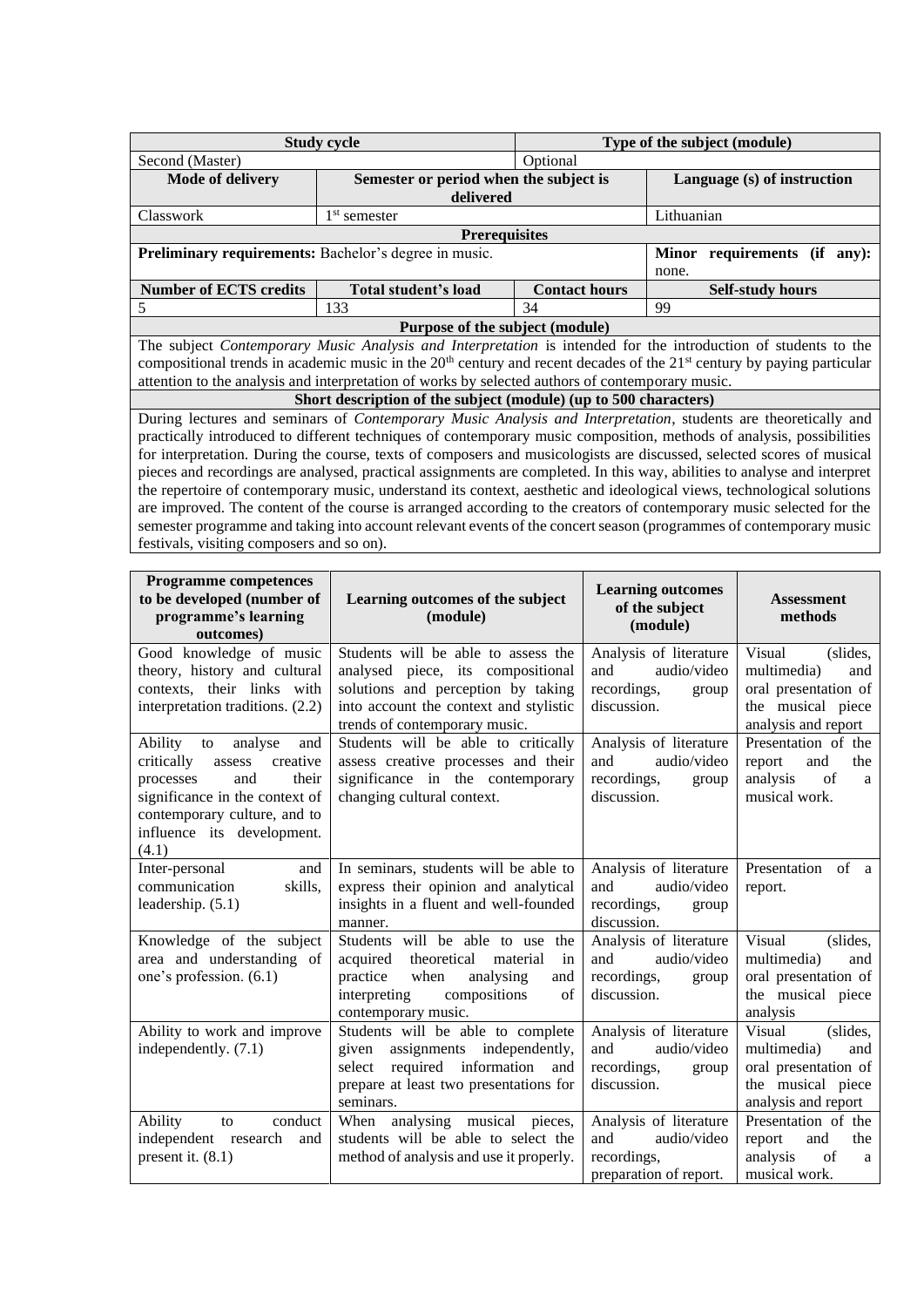|                                                                                                                                                                                        |                |            |                         | <b>Contact hours</b>         |           | Self-study hours and<br>assignments |                  |                       |                     |                                                                                                                      |
|----------------------------------------------------------------------------------------------------------------------------------------------------------------------------------------|----------------|------------|-------------------------|------------------------------|-----------|-------------------------------------|------------------|-----------------------|---------------------|----------------------------------------------------------------------------------------------------------------------|
| <b>Topics</b>                                                                                                                                                                          | Theoretical    | Individual | Seminars                | raining in smal<br>Practical | Practical | Preparation for<br>the              | Exam/course      | Total contact<br>work | Self-study<br>hours | <b>Assignments</b>                                                                                                   |
| 1. Introductory lecture. Introduction to the<br>object of the course, its aims, literature and<br>online resources. Theory of contemporary<br>music analysis, concepts, methodologies. | $\overline{2}$ |            |                         |                              |           |                                     |                  | $\boldsymbol{2}$      | 6                   | of<br>Analysis<br>indicated<br>literature.                                                                           |
| 2. Concept of world music and situation in<br>contemporary music: debate on cultural<br>imperialism.                                                                                   | $\mathbf{2}$   |            |                         |                              |           |                                     |                  | $\boldsymbol{2}$      | 6                   | of<br>Analysis<br>indicated<br>literature.                                                                           |
| 3. Analysis-case study of a musical piece<br>compositional<br>$(1)$ : context,<br>solutions,<br>interpretations.                                                                       |                |            | 6                       |                              |           |                                     |                  | 6                     | 16                  | of<br>Analysis<br>indicated<br>literature,<br>recordings and a<br>musical<br>piece,<br>preparation of the<br>report. |
| 4. Musical action: directions and trends.                                                                                                                                              | $\overline{2}$ |            |                         |                              |           |                                     |                  | $\boldsymbol{2}$      | 6                   | of<br>Analysis<br>indicated<br>literature.                                                                           |
| 5. Analysis-case study of a musical piece<br>compositional<br>$(2)$ : context,<br>solutions,<br>interpretations.                                                                       |                |            | 6                       |                              |           |                                     |                  | 6                     | 16                  | of<br>Analysis<br>indicated<br>literature,<br>recordings and a<br>musical<br>piece,<br>preparation of the<br>report. |
| 6. Practices of the new media and electronic<br>music in contemporary art.                                                                                                             | $\overline{2}$ |            |                         |                              |           |                                     |                  | $\boldsymbol{2}$      | 6                   | Analysis<br>of<br>indicated<br>literature.                                                                           |
| 7. Analysis-case study of a musical piece<br>compositional<br>solutions,<br>$(3)$ : context,<br>interpretations.                                                                       |                |            | 6                       |                              |           |                                     |                  | 6                     | 16                  | Analysis<br>of<br>indicated<br>literature,<br>recordings and a<br>musical<br>piece,<br>preparation of the<br>report. |
| 8. Presentation of reports and their<br>discussion.                                                                                                                                    |                |            | 6                       |                              |           |                                     |                  | 6                     | 27                  | Preparation of a<br>report (visual and<br>oral presentation).                                                        |
| 9. Exam.<br><b>Total:</b>                                                                                                                                                              |                |            | $\boldsymbol{2}$        |                              |           |                                     | $\overline{2}$   | $\overline{2}$        |                     |                                                                                                                      |
|                                                                                                                                                                                        | 8              |            | $\overline{\mathbf{4}}$ |                              |           |                                     | $\boldsymbol{2}$ | 34                    | 99                  |                                                                                                                      |

| <b>Assessment</b> |     | Weight | <b>Deadline for</b> |       | <b>Assessment criteria</b>                                       |
|-------------------|-----|--------|---------------------|-------|------------------------------------------------------------------|
| strategy          |     | $, \%$ | completing the      |       |                                                                  |
|                   |     |        | assignments         |       |                                                                  |
| Participation     | in  | 30 %   | During              | the   | Active participation in seminars, the ability to express one's   |
| seminars          |     |        | semester            |       | thoughts in a fluent and well-founded manner as well as use      |
|                   |     |        |                     |       | theoretical knowledge efficiently are assessed.                  |
| Practical         |     | 30 %   | During              | the 1 | The ability to complete given analytical assignments accurately, |
| assignments       |     |        | semester            |       | select properly the research methods of musical piece analysis   |
|                   |     |        |                     |       | and the form for presentation of research results are assessed.  |
| Exam:<br>visual   |     | 40 %   | During the exam     |       | Abilities to use appropriate methods of analysis, integrate the  |
| (multimedia)      | and |        | session             |       | theoretical literature covered in the course, present the paper  |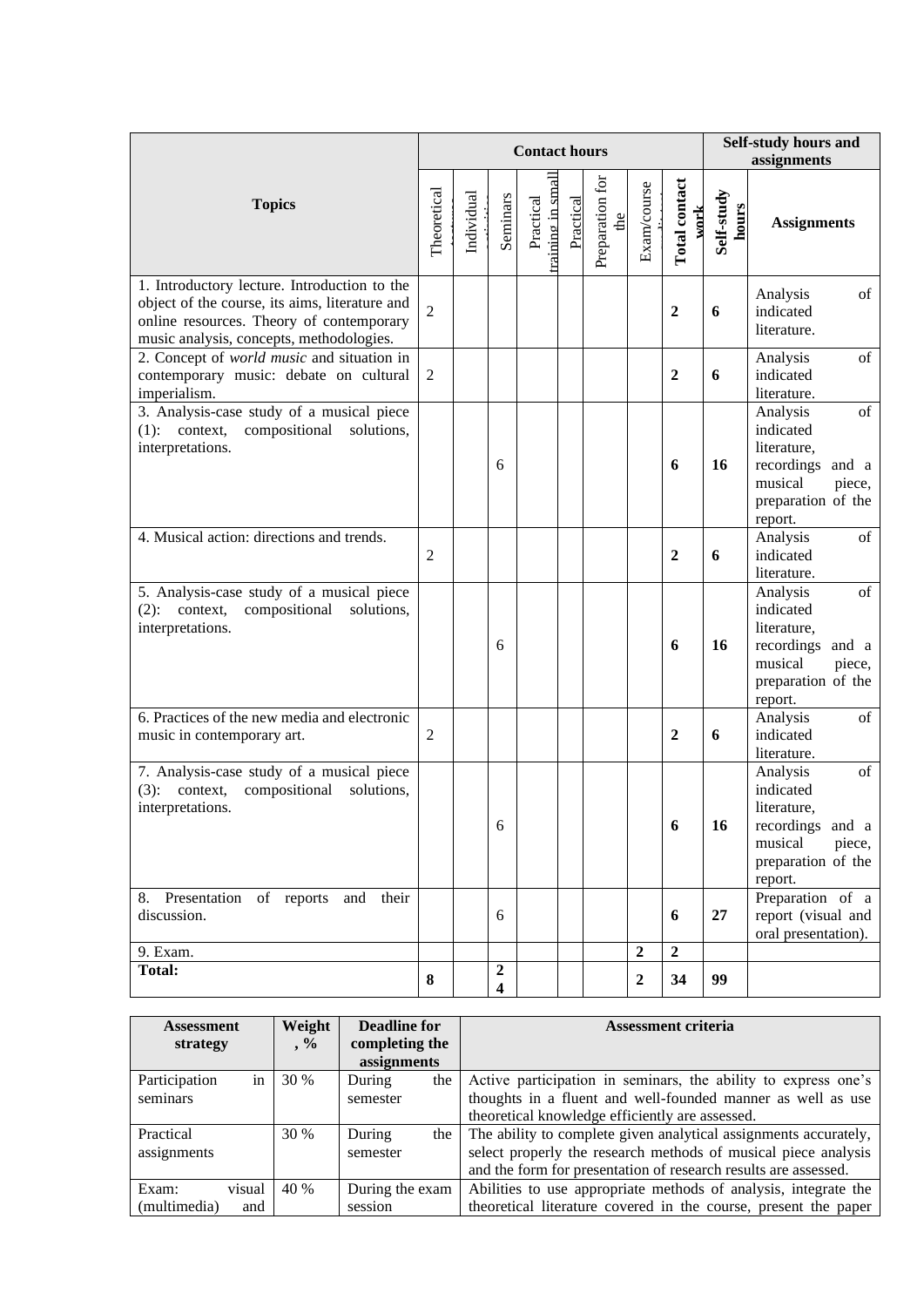| oral presentation of | logically and consistently, express one's thoughts fluently and  |
|----------------------|------------------------------------------------------------------|
| the musical piece    | clearly, and formulate the conclusions of the performed analysis |
| analysis             | correctly are assessed.                                          |

| <b>Author</b>                    | <b>Publicat</b> | <b>Title</b>                                     | No. of     | Publisher (place,    |
|----------------------------------|-----------------|--------------------------------------------------|------------|----------------------|
|                                  | ion date        |                                                  | periodical | publishing office)   |
|                                  | (vear)          |                                                  | or volume  | or web link          |
| <b>Required study material</b>   |                 |                                                  |            |                      |
| Burkhart, Ch.                    | 2003            | <b>Anthology for Musical Analysis</b>            |            | Schirmer             |
| Flew, T.                         | 2007            | New Media: An Introduction                       |            | University<br>Oxford |
|                                  |                 |                                                  |            | Press                |
| Holmes, T.                       | 2002            | Experimental<br>Music:<br>Electronic<br>and      |            | Routledge            |
|                                  |                 | Foundations of New Music and New Listening       |            |                      |
| Manovich, L.                     | 2009            | Naujuju mediju kalba                             |            | Vilnius: Mene CC     |
| Puckette, M.                     | 2007            | The Theory and Technique of Electronic Music     |            | World<br>Scientific  |
|                                  |                 |                                                  |            | Publishing           |
| Stein, D.                        | 2005            | Engaging Music: Essays in Music Analysis         |            | Oxford<br>University |
|                                  |                 |                                                  |            | <b>Press</b>         |
| M:<br>Tenzer,                    | 2011            | Analytical and Cross-Cultural Studies in World   |            | Oxford<br>University |
| Roeder,<br>$J_{\cdot}$           |                 | <i>Music</i>                                     |            | Press                |
| eds.,                            |                 |                                                  |            |                      |
| <b>Additional study material</b> |                 |                                                  |            |                      |
| Christensen,                     | 2002            | The Cambridge History of Western<br><i>Music</i> |            | Cambridge University |
| $T.$ (ed.)                       |                 | <b>Theory</b>                                    |            | Press                |

# <span id="page-10-0"></span>**TRENDS OF CONTEMPORARY MUSIC PERFORMANCE AND MUSIC COMPOSITION**

The study subject description is currently being updated or translated. For the previous version of the description, please contact the Study Programmes Office by e-mail [viktorija.papieve@lmta.lt](mailto:viktorija.papieve@lmta.lt)

### **DIGITAL PROCESSES OF SOUND**

<span id="page-10-1"></span>

| Subject (module) title (LT/EN)           |                                                                                                                          | Code                            | Study programme (s)                                                                                                   |  |  |  |  |
|------------------------------------------|--------------------------------------------------------------------------------------------------------------------------|---------------------------------|-----------------------------------------------------------------------------------------------------------------------|--|--|--|--|
| Digital Processes of Sound               |                                                                                                                          | M1403                           | Music Performance (Contemporary                                                                                       |  |  |  |  |
|                                          |                                                                                                                          |                                 | Music)                                                                                                                |  |  |  |  |
|                                          | Department where the subject is                                                                                          |                                 |                                                                                                                       |  |  |  |  |
|                                          |                                                                                                                          |                                 | implemented                                                                                                           |  |  |  |  |
| Coordinator: lect. Mantautas Krukauskas. |                                                                                                                          |                                 | Department of Composition                                                                                             |  |  |  |  |
| Other (s): doct. Jonas Jurkūnas.         |                                                                                                                          |                                 |                                                                                                                       |  |  |  |  |
|                                          | Type of the subject (module)                                                                                             |                                 |                                                                                                                       |  |  |  |  |
| Second (Master)                          | Optional                                                                                                                 |                                 |                                                                                                                       |  |  |  |  |
| Mode of delivery                         | Semester or period when the subject is                                                                                   |                                 | Language (s) of instruction                                                                                           |  |  |  |  |
|                                          | delivered                                                                                                                |                                 |                                                                                                                       |  |  |  |  |
| Classwork                                | $3rd$ semester                                                                                                           |                                 | Lithuanian, English, German, Italian,                                                                                 |  |  |  |  |
|                                          |                                                                                                                          |                                 | Russian                                                                                                               |  |  |  |  |
|                                          |                                                                                                                          | <b>Prerequisites</b>            |                                                                                                                       |  |  |  |  |
|                                          | Preliminary requirements: computer and musical literacy.                                                                 |                                 | Minor requirements (if any): none.                                                                                    |  |  |  |  |
| <b>Number of ECTS credits</b>            | Total student's load                                                                                                     | <b>Contact hours</b>            | <b>Self-study hours</b>                                                                                               |  |  |  |  |
| 5                                        | 133                                                                                                                      | 32                              | 101                                                                                                                   |  |  |  |  |
|                                          |                                                                                                                          | Purpose of the subject (module) |                                                                                                                       |  |  |  |  |
|                                          |                                                                                                                          |                                 | The aim of subject Digital Processes of Sound is to introduce students to the composition processes of electronic and |  |  |  |  |
|                                          | computer music, psychoacoustic elements, technologies and principles of sound synthesis and transformation; teach        |                                 |                                                                                                                       |  |  |  |  |
|                                          | them to select properly which electronic and computer music systems to use to obtain a specific artistic result, as well |                                 |                                                                                                                       |  |  |  |  |
|                                          |                                                                                                                          |                                 | as recognise, differentiate and assess the obtained result critically from musical, technological, acoustic and       |  |  |  |  |
| psychoacoustic perspectives.             |                                                                                                                          |                                 |                                                                                                                       |  |  |  |  |
|                                          | Short description of the subject (module) (up to 500 characters)                                                         |                                 |                                                                                                                       |  |  |  |  |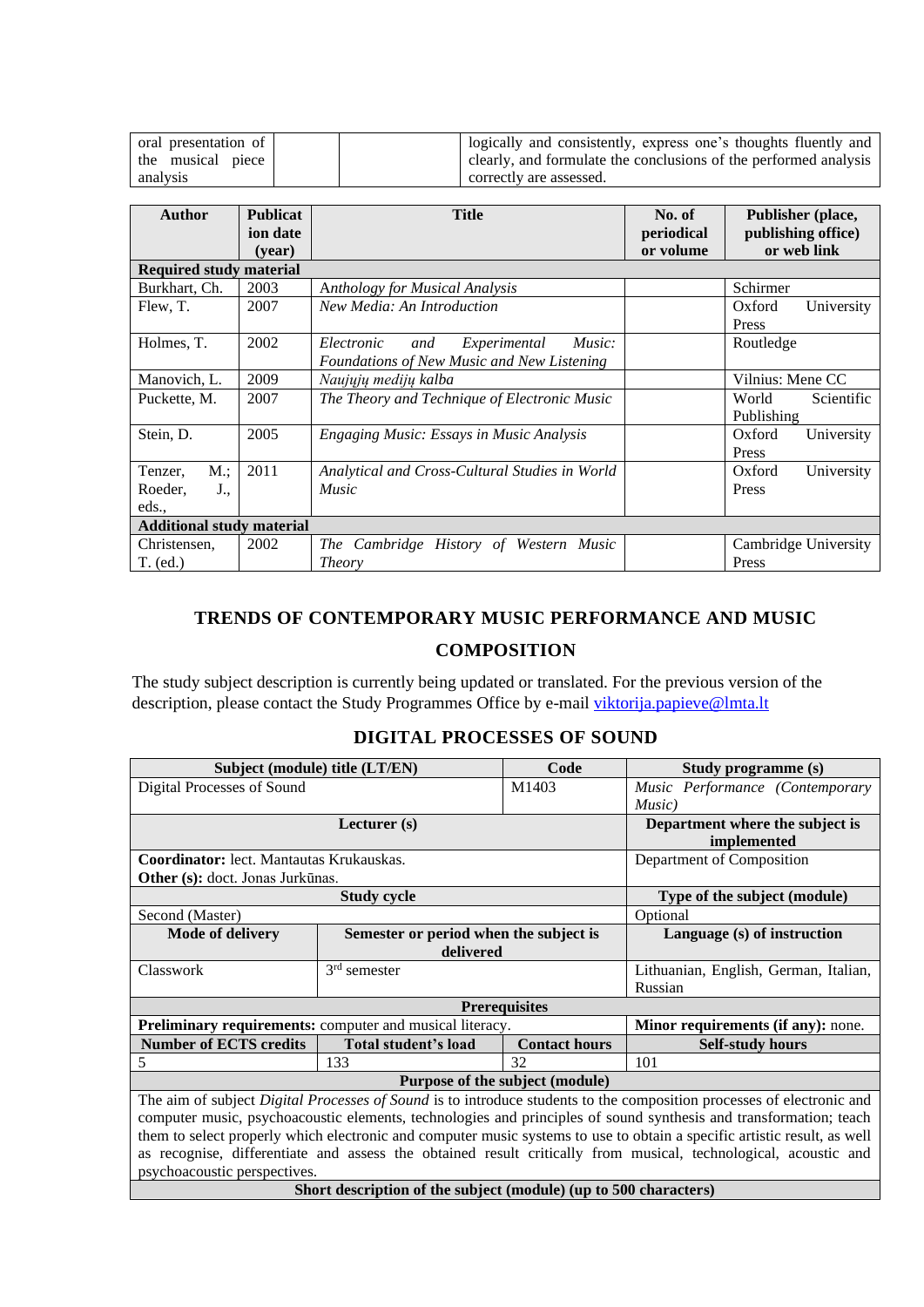In the studies of *Digital Processes of Sound*, students are introduced to the key elements of psychoacoustics, principles of sound processes; they gain other knowledge and develop skills that are required for the creation of electronic and computer music by contemporary means. Students are also introduced to sound and music programming systems *Cubase, ProTools, MAX/MSP, Open Music*, are taught to apply them properly for their creative needs and use them. Theoretical lectures are combined with practical creative elements.

| <b>Programme competences to</b><br>be developed (number of<br>programme's learning<br>outcomes)                                                                                                          | Learning outcomes of the subject<br>(module)                                                                                                                         | <b>Learning</b><br>outcomes of the<br>subject (module)                                         | <b>Assessment</b><br>methods                           |
|----------------------------------------------------------------------------------------------------------------------------------------------------------------------------------------------------------|----------------------------------------------------------------------------------------------------------------------------------------------------------------------|------------------------------------------------------------------------------------------------|--------------------------------------------------------|
| Ability to inspire and realise<br>original artistic ideas through<br>of<br>the<br>musical<br>means<br>expression of the chosen<br>specialisation. $(1.2)$                                                | Students will have knowledge about<br>complex process of digital sound and<br>music; they will be able to use them for<br>creation of music and its implementation.  | Analysis of digital<br>sound<br>processes,<br>analysis<br>of<br>literature, creative<br>tasks. | Creative project,<br>test.                             |
| Good knowledge of music<br>theory, history and cultural<br>contexts, their links with<br>interpretation traditions. (2.1)                                                                                | Students will be able to select digital sound<br>processes properly to achieve a specific<br>artistic result.                                                        | Analysis of digital<br>sound<br>processes,<br>analysis<br>of<br>literature.                    | Creative<br>assignments,<br>creative project,<br>test. |
| Ability to<br>analyse<br>and<br>critically assess<br>creative<br>processes<br>and<br>their<br>significance in the context of<br>contemporary culture, and to<br>influence its development.<br>(4.1; 4.2) | Students will be able to recognise,<br>differentiate, assess critically and compare<br>their and colleagues' result from musical<br>and technological perspectives.  | Analysis of digital<br>sound processes,<br>analysis<br>of<br>literature.                       | Creative project,<br>test.                             |
| Ability to work and improve<br>independently. (7.1)                                                                                                                                                      | Students will be able to work independently<br>and improve their knowledge, as well as<br>complete complex assignments when<br>working with digital sound processes. | Analysis of digital<br>sound<br>processes,<br>analysis<br>οf<br>literature.                    | Creative<br>assignments,<br>creative project,<br>test. |

|                                                                                                                                                                                                                                                                                                                                                                                                                                                                                                                                                       |              |                       |          | <b>Contact hours</b>     |                       | Self-study hours and<br>assignments |                         |                    |                  |                                                                                                                               |
|-------------------------------------------------------------------------------------------------------------------------------------------------------------------------------------------------------------------------------------------------------------------------------------------------------------------------------------------------------------------------------------------------------------------------------------------------------------------------------------------------------------------------------------------------------|--------------|-----------------------|----------|--------------------------|-----------------------|-------------------------------------|-------------------------|--------------------|------------------|-------------------------------------------------------------------------------------------------------------------------------|
| <b>Topics</b>                                                                                                                                                                                                                                                                                                                                                                                                                                                                                                                                         | Lectures     | Individual activities | Seminars | .日<br>Practical training | Practical training in | Preparation for the                 | Exam/course credit test | Total contact work | Self-study hours | <b>Assignments</b>                                                                                                            |
| 1. Introduction. Presentation of the aims and<br>intended learning outcomes of the course.<br>Overview of topics. Course of work and<br>intended teaching methods. Requirements for<br>assessment of the study programme,<br>procedures for assessment and presentation of<br>methods.<br>Nature<br>$\alpha$ f<br>assessment<br>independently-completed<br>assignments.<br>Presentation of the requirement for a creative<br>project. Discussion of available technical<br>equipment used in seminars and for<br>independent work. Course literature. | $\mathbf{1}$ |                       |          |                          |                       |                                     |                         | $\mathbf{1}$       | $\overline{2}$   | Introduction to the<br>main literature of<br>the course.                                                                      |
| 2. Historical context of digital sound<br>processes. Influence of technology on music<br>and sound. Major changes at the start of the<br>20 <sup>th</sup> century. Early systems of electronic<br>sound generation. Development of sound<br>recording technology.                                                                                                                                                                                                                                                                                     | $\mathbf{1}$ |                       | 1        |                          |                       |                                     |                         | $\overline{2}$     | 10               | Analysis<br>of<br>literature, analysis<br>of principles<br>of<br>early<br>sound<br>generation systems,<br>implementation of a |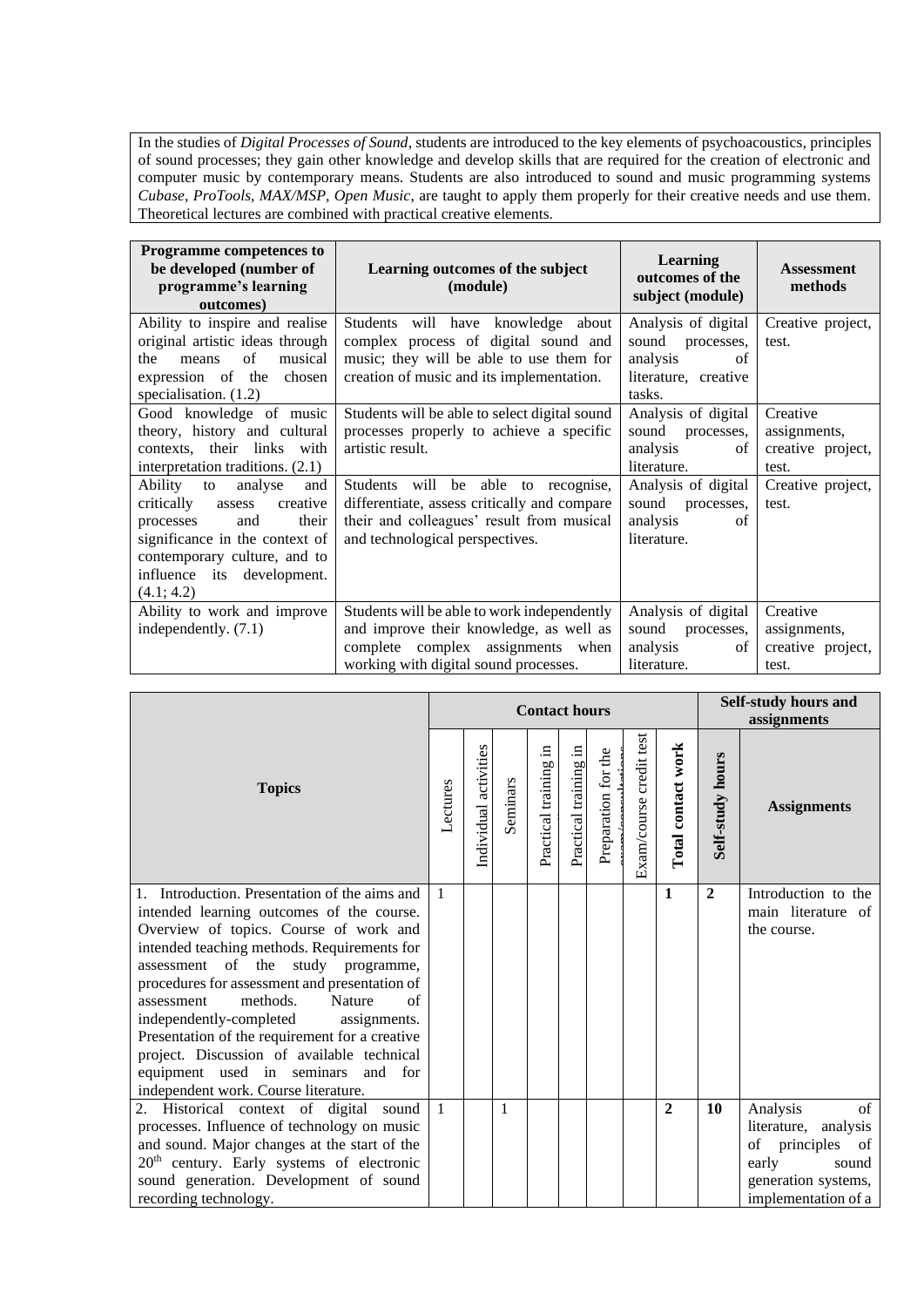|                                                                                                                                                                                                                                     |                              |                   |  |   |                                |        | creative sketch with<br>analogue<br>an                                                                                                                |
|-------------------------------------------------------------------------------------------------------------------------------------------------------------------------------------------------------------------------------------|------------------------------|-------------------|--|---|--------------------------------|--------|-------------------------------------------------------------------------------------------------------------------------------------------------------|
| Studies of electronic music and live<br>3.<br>electronics. Synthesisers and digital sound.<br>Way of digital instrument management, first<br>computer systems.<br>4. Digital revolution. MIDI age and the new                       | $\mathbf{1}$<br>$\mathbf{1}$ | $\mathbf{1}$<br>1 |  |   | $\mathbf{2}$<br>$\overline{2}$ | 6<br>6 | synthesiser.<br>Analysis<br>of<br>literature, overview<br>of<br>digital<br>instruments.<br>of<br>Overview                                             |
| instruments. Microcomputers.<br>Motion-<br>operated systems and interactive musical<br>media.                                                                                                                                       |                              |                   |  |   |                                |        | contemporary<br>digital instruments,<br>their comparison.                                                                                             |
| 5. Electric analogue of acoustic signals.<br>Origin and content of signals. Transmission<br>of signals and their properties.                                                                                                        | $\mathbf{1}$                 | 1                 |  |   | $\mathbf{2}$                   | 6      | of<br>Analysis<br>literature, analysis<br>of basic parameters<br>of signals.                                                                          |
| signal.<br>6. Digital<br>Transmission<br>and<br>discretisation of frequencies. PCM systems.<br>Characteristics of digital sound processes and<br>systems. Synthetic sound systems.                                                  | 1                            | 1                 |  |   | $\mathbf{2}$                   | 6      | Analysis of digital<br>sound parameters,<br>practical training in<br>digitalisation,<br>conversion<br>and<br>reconstruction.                          |
| 7. First systems of music technologies.<br>MIDI origin and development. Connection of<br>digital<br>music<br>instruments.<br><b>MIDI</b><br>specification: equipment and code.                                                      | -1                           | 1                 |  |   | $\overline{2}$                 | 6      | Analysis<br>and<br>programming<br>of<br>MIDI signal.                                                                                                  |
| 8. MIDI possibilities and limits. Other<br>solutions. OSC (Open Sound Control)<br>specification and adaptation to digital sound<br>processes.                                                                                       | $\overline{1}$               | 1                 |  |   | $\mathbf{2}$                   | 6      | Analysis<br>and<br>of<br>programming<br>OSC signal.                                                                                                   |
| 9. Types of electronic music equipment.<br>Methods of digital sound processes. Main<br>techniques of digital sound processes.                                                                                                       | 2                            | $\mathbf{1}$      |  |   | 3                              | 6      | Analysis<br>of<br>techniques<br>of<br>digital<br>sound<br>processes, analysis<br>of literature.                                                       |
| 10. Digital logic. Elementary logic digital<br>systems. Practical aspects of the topic.<br>Analysis of logic digital systems.                                                                                                       | 2                            | 1                 |  |   | 3                              | 6      | of<br>Analysis<br>functions of logic<br>digital systems and<br>practical training.                                                                    |
| 11. Combinational logic and<br>logical<br>their functional<br>elements,<br>description.<br>Practical aspects of the topic.<br>Simple<br>examples of combinational logic.                                                            | $\overline{2}$               | 1                 |  |   | s                              | 6      | Analysis<br>of<br>of<br>functions<br>combinational logic<br>digital systems and<br>practical training.                                                |
| 12. Description of technological architecture<br>computer<br>of<br>system.<br>Processors.<br>Representation of computer commands and<br>data. Practical aspects of the topic. Program<br>components. Analysis of digital processes. | 2                            | $\overline{2}$    |  |   | $\overline{\mathbf{4}}$        | 13     | Analysis<br>and<br>management<br>of<br>structure<br>and<br>functions of digital<br>sound<br>processes,<br>practical training in<br>basic programming. |
| 13. Summary and revision of material.<br>Presentation and discussion of creative<br>projects.                                                                                                                                       |                              | 1                 |  |   | $\mathbf{1}$                   | 11     | Preparation<br>of<br>creative<br>assignment.                                                                                                          |
|                                                                                                                                                                                                                                     |                              | $\mathbf{1}$      |  |   | $\mathbf{1}$                   | 11     | Revision<br>of                                                                                                                                        |
| 14. Summary of taught theoretical material,<br>answers to students' questions and comments.<br>Exam                                                                                                                                 |                              |                   |  | 2 | $\overline{2}$                 |        | material.                                                                                                                                             |

| <b>Assessment strategy</b> | Weight        | <b>Deadline</b> | <b>Assessment criteria</b> |
|----------------------------|---------------|-----------------|----------------------------|
|                            | $\frac{0}{0}$ | for             |                            |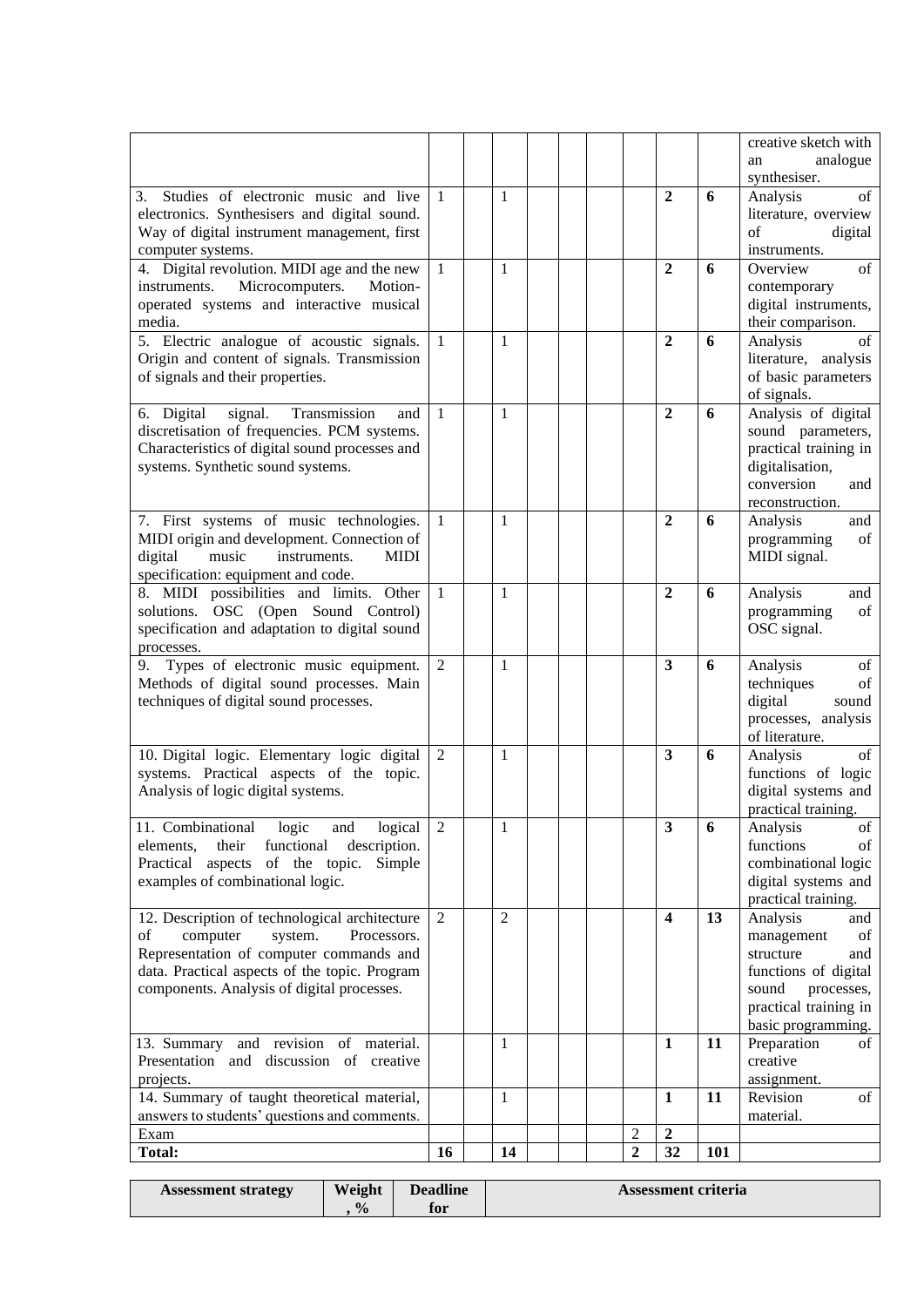|                                                                                  |      | completing<br>the<br>assignment<br>$\mathbf{s}$ |                                                                                                                                                                                              |
|----------------------------------------------------------------------------------|------|-------------------------------------------------|----------------------------------------------------------------------------------------------------------------------------------------------------------------------------------------------|
| Completion of five practical<br>assignments per semester<br>(practical training) | 30 % | During the<br>semester                          | Knowledge of functions and principles of discussed sound<br>processes is assessed. Students receive 6 % for completion of<br>each assignment. Assessment takes place during the<br>semester. |
| Exam:                                                                            |      |                                                 |                                                                                                                                                                                              |
| Creative project                                                                 | 40 % | During the<br>exam<br>session                   | The artistic result of the creative project, selection of<br>technological solutions,<br>technological<br>appropriate<br>implementation of solutions and integrity are assessed.             |
| Test                                                                             | 30 % | During<br>the<br>exam<br>session                | The test consists of ten questions related to the subject, each<br>correct answer is given 3 %.                                                                                              |

| <b>Author</b>                    | <b>Publicat</b> | <b>Title</b>                              | No. of        | Publisher (place,          |
|----------------------------------|-----------------|-------------------------------------------|---------------|----------------------------|
|                                  | ion date        |                                           | periodical or | publishing office)         |
|                                  | (vear)          |                                           | volume        | or web link                |
| <b>Required study material</b>   |                 |                                           |               |                            |
| Katz, R.                         | 2007            | Mastering Audio: the Arts and the Science |               | <b>Oxford: Focal Press</b> |
| Kirk, R.                         | 2010            | Digital Sound Processing for Music and    |               | <b>Oxford: Focal Press</b> |
|                                  |                 | <i>Multimedia</i>                         |               |                            |
| Zoelzer,                         | 2008            | Digital Audio Signal Processing           |               | West Sussex: Wiley         |
| U.                               |                 |                                           |               |                            |
| <b>Additional study material</b> |                 |                                           |               |                            |
| Cook. P.                         | 2000            | Music, Cognition and Computerized sound   |               | <b>MIT Press</b>           |
| Coulter,                         | 2000            | Digital Audio Processing                  |               | Berkeley: CMP              |
| D.                               |                 |                                           |               |                            |
| Roads, C.                        | 2000            | The Computer Music Tutorial               |               | <b>MIT</b> Press           |

# **PERFORMANCE THEORY AND PRACTICE**

<span id="page-13-0"></span>

| Subject (module) title                                                                                                  |                                                       | Code                                                                           |                                 |                                                         | Study programme (s) |                                                                                                                       |  |  |  |  |  |
|-------------------------------------------------------------------------------------------------------------------------|-------------------------------------------------------|--------------------------------------------------------------------------------|---------------------------------|---------------------------------------------------------|---------------------|-----------------------------------------------------------------------------------------------------------------------|--|--|--|--|--|
| Performance<br>Theory                                                                                                   | and                                                   | M086915                                                                        |                                 | Music Performance (Old Music), Theatre and Film Studies |                     |                                                                                                                       |  |  |  |  |  |
| Practice                                                                                                                |                                                       |                                                                                |                                 |                                                         |                     |                                                                                                                       |  |  |  |  |  |
| Lecturer (s)<br>Department where the subject is                                                                         |                                                       |                                                                                |                                 |                                                         |                     |                                                                                                                       |  |  |  |  |  |
| implemented                                                                                                             |                                                       |                                                                                |                                 |                                                         |                     |                                                                                                                       |  |  |  |  |  |
| Coordinator: Prof. Dr. Ramunė Marcinkevičūtė                                                                            |                                                       |                                                                                |                                 |                                                         |                     | Department of Art History and Theory                                                                                  |  |  |  |  |  |
|                                                                                                                         |                                                       | <b>Study cycle</b>                                                             |                                 |                                                         |                     | Type of the subject (module)                                                                                          |  |  |  |  |  |
| Second (Master)                                                                                                         |                                                       |                                                                                |                                 | Optional                                                |                     |                                                                                                                       |  |  |  |  |  |
| <b>Mode of delivery</b>                                                                                                 |                                                       | Semester or period when the subject is delivered                               |                                 |                                                         |                     | Language (s) of                                                                                                       |  |  |  |  |  |
|                                                                                                                         |                                                       |                                                                                |                                 |                                                         |                     | instruction                                                                                                           |  |  |  |  |  |
| Classwork                                                                                                               |                                                       | $2nd$ semester/ <i>Music Performance (Old Music)</i> , <i>Theatre and Film</i> |                                 |                                                         |                     | Lithuanian                                                                                                            |  |  |  |  |  |
|                                                                                                                         | <b>Studies</b>                                        |                                                                                |                                 |                                                         |                     |                                                                                                                       |  |  |  |  |  |
|                                                                                                                         |                                                       |                                                                                | <b>Prerequisites</b>            |                                                         |                     |                                                                                                                       |  |  |  |  |  |
| Preliminary requirements: competences acquired in the BA                                                                |                                                       |                                                                                |                                 |                                                         |                     | Minor requirements (if any): none.                                                                                    |  |  |  |  |  |
| studies of art and/or history and theory of arts.                                                                       |                                                       |                                                                                |                                 |                                                         |                     |                                                                                                                       |  |  |  |  |  |
| <b>Number of ECTS credits</b>                                                                                           |                                                       | Total student's load                                                           |                                 | <b>Contact hours</b>                                    |                     | <b>Self-study hours</b>                                                                                               |  |  |  |  |  |
| 5                                                                                                                       |                                                       | 133                                                                            | 32                              |                                                         |                     | 101                                                                                                                   |  |  |  |  |  |
|                                                                                                                         |                                                       |                                                                                | Purpose of the subject (module) |                                                         |                     |                                                                                                                       |  |  |  |  |  |
|                                                                                                                         |                                                       |                                                                                |                                 |                                                         |                     | The aim of subject Performance Theory and Practice is to introduce students to contemporary theories of performance,  |  |  |  |  |  |
|                                                                                                                         |                                                       |                                                                                |                                 |                                                         |                     | authors, terminology, and present culturological, sociological, linguistic, history and theory of arts-based attitude |  |  |  |  |  |
| towards the phenomena of contemporary culture and art. Another aim is to teach students to analyse, assess and research |                                                       |                                                                                |                                 |                                                         |                     |                                                                                                                       |  |  |  |  |  |
| contemporary art practices from an interdisciplinary perspective, and apply the provisions of performance theory in the |                                                       |                                                                                |                                 |                                                         |                     |                                                                                                                       |  |  |  |  |  |
|                                                                                                                         | analysis of phenomena of performance art and theatre. |                                                                                |                                 |                                                         |                     |                                                                                                                       |  |  |  |  |  |
|                                                                                                                         |                                                       | Short description of the subject (module) (up to 500 characters)               |                                 |                                                         |                     |                                                                                                                       |  |  |  |  |  |
|                                                                                                                         |                                                       |                                                                                |                                 |                                                         |                     | In the subject Performance Theory and Practice, students are introduced to the performance theory and practice in the |  |  |  |  |  |

context of contemporary scientific research. During the course, students learn to analyse, assess and research the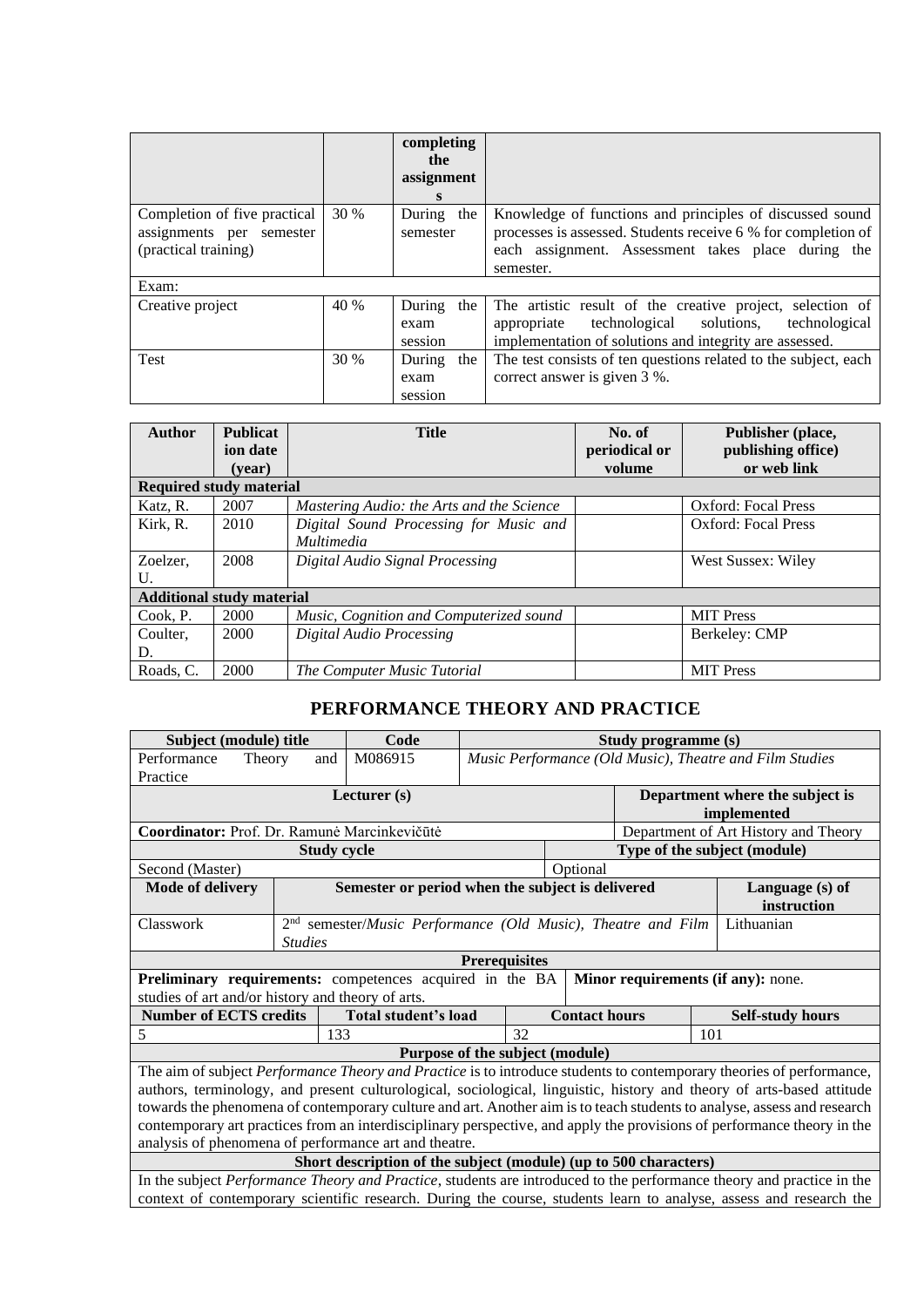practices of contemporary arts from an interdisciplinary perspective, and apply the provisions of performance theory in the analysis of phenomena of performance art and theatre.

The studies of subject *Performance Theory and Practice* take place in the form of lectures and seminars, the course is completed upon passing the exam.

| Programme competences to be developed<br>(number of programme's learning outcomes)                                                                                                                                                                                                                                                                                                                                                                  | <b>Learning outcomes of</b><br>the subject (module)                                                                                                                                                                                                                                         | <b>Learning</b><br>outcomes of<br>the subject<br>(module) | <b>Assessment</b><br>methods                                                    |
|-----------------------------------------------------------------------------------------------------------------------------------------------------------------------------------------------------------------------------------------------------------------------------------------------------------------------------------------------------------------------------------------------------------------------------------------------------|---------------------------------------------------------------------------------------------------------------------------------------------------------------------------------------------------------------------------------------------------------------------------------------------|-----------------------------------------------------------|---------------------------------------------------------------------------------|
| Music Performance (Old Music): knowledge of the<br>subject area and understanding of one's profession.<br>(3.1)<br>Theatre and Film Studies: ability to conduct research<br>using contemporary methods of art studies and other<br>humanities. (7.1)                                                                                                                                                                                                | Students will be able to<br>use acquired theoretical<br>knowledge and skills<br>when conducting<br>an<br>independent scientific<br>research; they will also<br>able to analyse<br>be<br>relevant cultural and art<br>phenomena creatively<br>from the perspective of<br>performance theory. | Seminars,<br>reports, papers                              | Summative<br>assessment:<br>presentation of<br>a report, paper,<br>exam.        |
| $(Old$ <i>Music</i> ):<br>ability<br>Music Performance<br>to<br>professionally and artistically perform music of<br>different styles, genres and forms. (6.1)<br>Theatre and Film Studies: ability to analyse<br>contemporary phenomena of theatre and film,<br>performing and media arts. (6.2)                                                                                                                                                    | Students will be able to<br>analyse new forms of<br>contemporary<br>arts<br>performance using the<br>provisions<br>of<br>performance<br>theory;<br>they will be able to<br>define their<br>artistic<br>characteristics in the<br>Lithuanian and global<br>context.                          | self-<br>Lectures,<br>study<br>hours,<br>seminars         | Summative<br>assessment:<br>presentation of<br>a report, paper,<br>exam.        |
| Music Performance (Old Music): ability to analyse<br>and critically evaluate creative processes and their<br>significance in the contemporary cultural context and<br>the changing fields of music as a part of culture<br>(creation,<br>perception,<br>consumption<br>and<br>dissemination). (9.1)<br>Theatre and Film Studies: ability to understand and<br>assess relevant processes in the development and<br>change of theatre and film. (5.1) | Students will be able to<br>understand and assess<br>phenomena<br>the<br>of<br>contemporary arts from<br>the<br>interdisciplinary<br>perspective<br>οf<br>performance<br>theory;<br>they will be able to<br>relate them with the<br>sociocultural<br>relevant<br>context.                   | Seminars,<br>reports, papers                              | Summative<br>assessment:<br>presentation of<br>a report, paper,<br>exam.        |
| Music Performance (Old Music): ability to analyse<br>and critically evaluate creative processes and their<br>significance in the contemporary cultural context and<br>the changing fields of music as a part of culture<br>(creation,<br>perception,<br>consumption<br>and<br>dissemination). (9.1)<br>Theatre and Film Studies: ability to analyse<br>contemporary phenomena of theatre and film,<br>performing and media arts. (6.1)              | Students will be able to Lectures,<br>analyse traditional and study<br>untraditional<br>art<br>phenomena, and assess<br>critically their place in<br>the<br>contexts<br>οf<br>contemporary<br>performing<br>arts<br>and<br>audiovisual culture.                                             | self-<br>seminars                                         | Summative<br>hours, assessment:<br>presentation of<br>a report, paper,<br>exam. |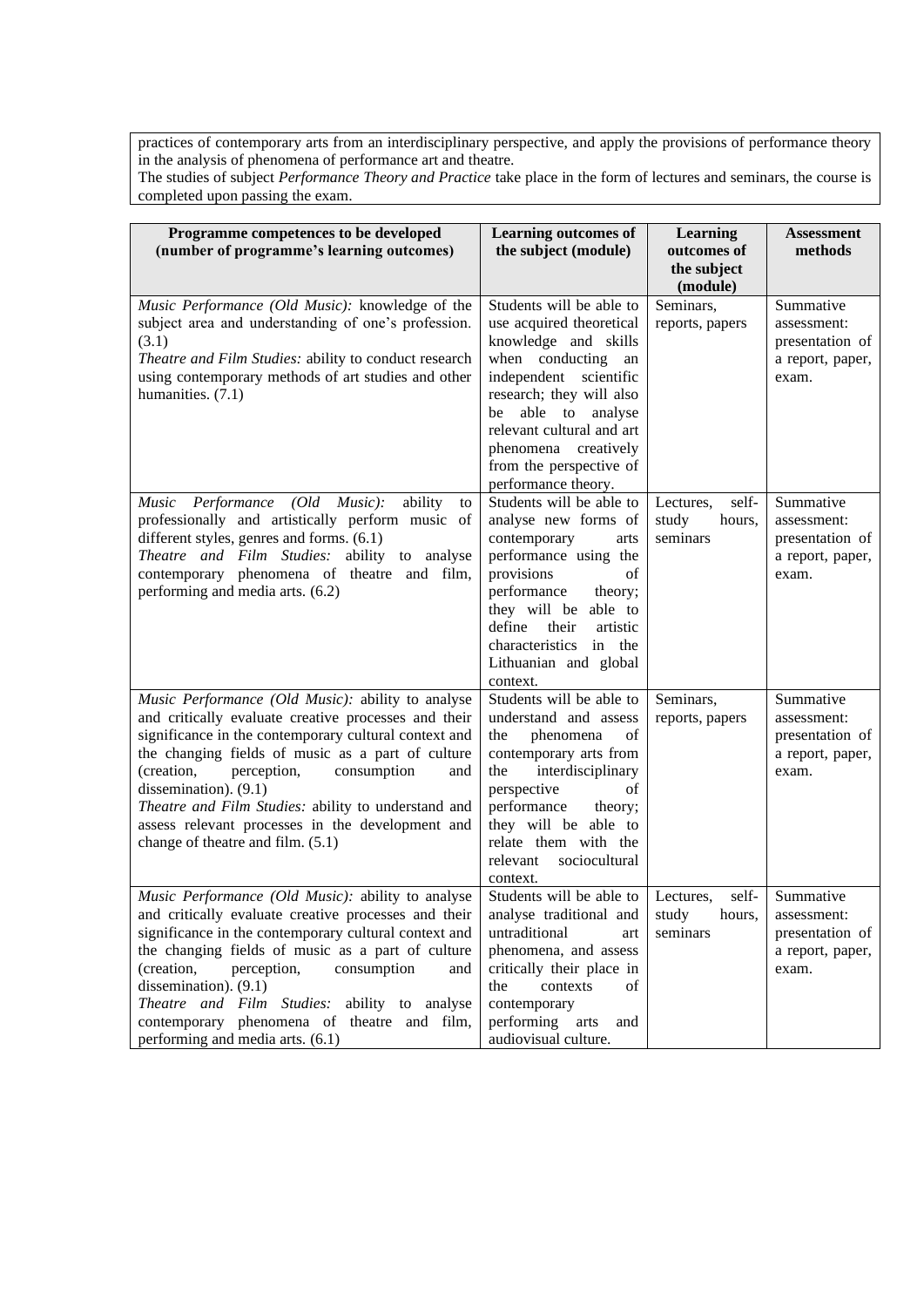|                                                                                                                                                                        |                |                       | <b>Contact hours</b> |                              |                       |                     |                    |                         |                  | Self-study hours and<br>assignments                                                           |
|------------------------------------------------------------------------------------------------------------------------------------------------------------------------|----------------|-----------------------|----------------------|------------------------------|-----------------------|---------------------|--------------------|-------------------------|------------------|-----------------------------------------------------------------------------------------------|
| Topics (repertoire requirements)                                                                                                                                       | Lectures       | Individual activities | Seminars             | <u>Practical training in</u> | Practical training in | Preparation for the | Exam/course credit | Total contact work      | Self-study hours | <b>Assignments</b>                                                                            |
| 1. Introductory lecture. Introduction to the<br>study plan, content of the programme, main<br>topics, recommended literature. Provision<br>of assessment requirements. | $\mathbf{1}$   |                       |                      |                              |                       |                     |                    | $\mathbf{1}$            |                  | Search<br>of<br>the<br>indicated<br>literature.                                               |
| performance<br>2.<br>Theatre<br>and<br>art.<br>Performativeness and performance.                                                                                       | $\mathbf{1}$   |                       | 1                    |                              |                       |                     |                    | $\overline{2}$          | 8                | Analysis<br>of<br>literature,<br>preparation of an oral report,<br>paper.                     |
| 3. Culturological aspect of performance.<br>Concepts of the theory, research directions,<br>analysis of performance art examples.                                      | $\overline{3}$ |                       | 3                    |                              |                       |                     |                    | 6                       | 15               | Analysis<br>of<br>literature,<br>preparation of an oral report,<br>paper.                     |
| 4. Social aspect of performance. Concepts<br>of the theory, research directions, analysis<br>of performance art examples.                                              | $\overline{2}$ |                       | $\overline{2}$       |                              |                       |                     |                    | $\overline{\mathbf{4}}$ | 12               | Analysis<br>of<br>literature,<br>preparation of an oral report,<br>paper.                     |
| 5. Linguistic aspect of performance.<br>Concepts of the theory, research directions,<br>analysis of performance art examples.                                          | $\overline{2}$ |                       | $\overline{2}$       |                              |                       |                     |                    | $\overline{\mathbf{4}}$ | 12               | Analysis<br>$\overline{\text{of}}$<br>literature.<br>preparation of an oral report,<br>paper. |
| 6. Postmodernist aspect of performance.<br>Concepts of the theory, research directions,<br>analysis of performance art examples.                                       | $\overline{2}$ |                       | $\overline{2}$       |                              |                       |                     |                    | $\overline{\mathbf{4}}$ | 12               | Analysis<br>of<br>literature,<br>preparation of an oral report,<br>paper.                     |
| 7. Practice of performance<br>as<br>art.<br>Directions and trends.                                                                                                     | $\overline{2}$ |                       | $\overline{2}$       |                              |                       |                     |                    | $\boldsymbol{4}$        | 12               | Analysis<br>of<br>literature,<br>preparation of an oral report,<br>paper.                     |
| 8. Aesthetic aspects of performativeness.                                                                                                                              | $\overline{2}$ |                       | 1                    |                              |                       |                     |                    | 3                       | 10               | Analysis<br>of<br>literature,<br>preparation of an oral report,<br>paper.                     |
| Performatics<br>studies.<br>and theatre<br>9.<br>Directions of performance research.                                                                                   | $\overline{1}$ |                       | 1                    |                              |                       |                     |                    | $\overline{2}$          | 10               | of<br>Analysis<br>literature.<br>preparation of an oral report,<br>paper.                     |
| 10. Exam                                                                                                                                                               |                |                       |                      |                              |                       |                     | $\overline{c}$     | 2                       | 10               |                                                                                               |
| <b>Total:</b>                                                                                                                                                          | 16             |                       | 14                   |                              |                       |                     | $\overline{2}$     | 32                      | 10<br>1          |                                                                                               |

| <b>Assessment</b><br>strategy | Weight,<br>$\frac{0}{0}$ | <b>Deadline for</b><br>completing | <b>Assessment criteria</b>                                                |
|-------------------------------|--------------------------|-----------------------------------|---------------------------------------------------------------------------|
|                               |                          | the                               |                                                                           |
|                               |                          | assignments                       |                                                                           |
| in<br>Reports                 | <b>30 %</b>              | During<br>the                     | Level of ability to understand, assess and analyse methods and            |
| seminars                      |                          | semester                          | examples of performance theory and practice.                              |
| Paper                         | 35 %                     | During<br>the                     | Level of ability to apply theoretical knowledge and skills in scientific  |
|                               |                          | exam session                      | research, level of analysis of relevant phenomena in culture and art from |
|                               |                          |                                   | performance theory and interdisciplinary perspectives.                    |
| Exam                          | 35 %                     | During<br>the                     | Level of ability to analyse and organise acquired knowledge of            |
|                               |                          | exam session                      | performance theory and practice in the Lithuanian and global context of   |
|                               |                          |                                   | contemporary culture.                                                     |

| <b>Author</b>           | <b>Publication</b> | <b>Title</b> | No. of     | Publisher (place,  |
|-------------------------|--------------------|--------------|------------|--------------------|
|                         | date (year)        |              | periodical | publishing office) |
|                         |                    |              | or volume  | or web link        |
| Required study material |                    |              |            |                    |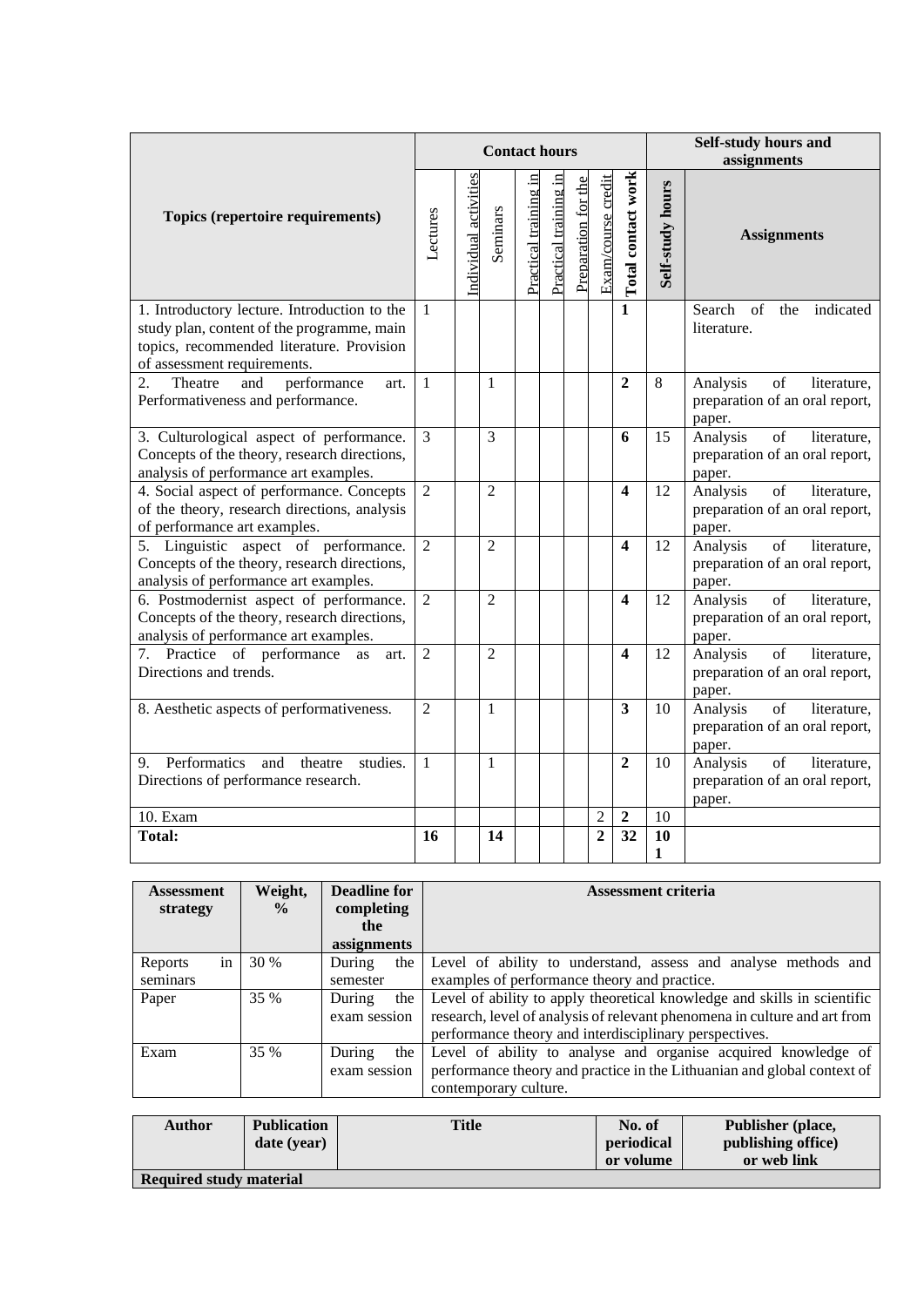| Carlson, M.                      | 2004 | Performance: A Critical Introduction |      | London&New               | York: |  |
|----------------------------------|------|--------------------------------------|------|--------------------------|-------|--|
|                                  |      |                                      |      | Routledge                |       |  |
| Fischer-Lichte,                  | 2013 | Performatyvumo estetika              |      | Vilnius: Menų spaustuvė  |       |  |
| Е.                               |      |                                      |      |                          |       |  |
| Schechner, R.                    | 2010 | Performance Studies: An Introduction |      | London&New               | York: |  |
|                                  |      |                                      |      | Routledge                |       |  |
| Huxley, M.                       | 2002 | The Twentieth Century Performance    | 2002 | London&New               | York: |  |
| Witts, N. (Ed.)                  |      | Reader                               |      | Routledge                |       |  |
| <b>Additional study material</b> |      |                                      |      |                          |       |  |
| Auslander, Ph.                   | 2008 | Theory for Performance Studies. A    |      | London&New               | York: |  |
|                                  |      | Student's guide                      |      | Routledge                |       |  |
| Goffman, E.                      | 2000 | kasdieniniame<br>pateikimas<br>Saves |      | Vilnius: Vaga/ALK        |       |  |
|                                  |      | gyvenime                             |      |                          |       |  |
| Reinelt.<br>$R$ .;               | 1992 | Critical Theory and Performance      |      | Ann Arbor: University of |       |  |
| Roach, J. (Ed.)                  |      |                                      |      | Michigan Press           |       |  |

# **BASICS OF RESEARCH PAPER**

**Subject (module) title Code Study programme (s)**

<span id="page-16-0"></span>

| <b>Basics of Research Paper</b>                                                                                                    |                    |                                 | M062915              |                                                                  | Music Performance, Composition |                                  |                         |  |
|------------------------------------------------------------------------------------------------------------------------------------|--------------------|---------------------------------|----------------------|------------------------------------------------------------------|--------------------------------|----------------------------------|-------------------------|--|
|                                                                                                                                    |                    | Department where the subject is |                      |                                                                  |                                |                                  |                         |  |
|                                                                                                                                    |                    | implemented                     |                      |                                                                  |                                |                                  |                         |  |
| Coordinator: assoc. prof. dr. Laima Budzinauskienė.                                                                                |                    | Department of Arts Management   |                      |                                                                  |                                |                                  |                         |  |
| Other: assoc. prof. dr. Eglė Šeduikytė-Korienė.                                                                                    |                    |                                 |                      |                                                                  |                                |                                  |                         |  |
|                                                                                                                                    | <b>Study cycle</b> |                                 |                      |                                                                  |                                | Type of the course unit (module) |                         |  |
| Second (Master)                                                                                                                    |                    |                                 |                      | Compulsory                                                       |                                |                                  |                         |  |
| Mode of delivery                                                                                                                   |                    |                                 |                      | Semester or period when the course unit is                       |                                | Language (s) of instruction      |                         |  |
|                                                                                                                                    |                    | delivered/study programme       |                      |                                                                  |                                |                                  |                         |  |
| Classwork                                                                                                                          |                    |                                 |                      | 2 <sup>nd</sup> semester/Music Performance, Composition          | Lithuanian                     |                                  |                         |  |
|                                                                                                                                    |                    |                                 | <b>Prerequisites</b> |                                                                  |                                |                                  |                         |  |
| Preliminary requirements:                                                                                                          |                    |                                 |                      |                                                                  |                                | Minor requirements (if any):     |                         |  |
| Bachelor's degree.                                                                                                                 |                    |                                 |                      |                                                                  | None                           |                                  |                         |  |
| <b>Number of ECTS credits</b>                                                                                                      |                    | Total student's load            |                      | <b>Contact hours</b>                                             |                                |                                  | <b>Self-study hours</b> |  |
| 5                                                                                                                                  | 133                |                                 | $\overline{32}$      |                                                                  |                                | 101                              |                         |  |
|                                                                                                                                    |                    | Purpose of the subject (module) |                      |                                                                  |                                |                                  |                         |  |
| The purpose of the subject <i>Basics of Research Paper</i> is to introduce students to the main theoretical approaches to          |                    |                                 |                      |                                                                  |                                |                                  |                         |  |
| research activity, as well as principles and forms of research, to develop their practical skills of research activity and         |                    |                                 |                      |                                                                  |                                |                                  |                         |  |
| their skills of critical thinking, to help students shape their personal attitude, to develop the ability to assess a certain      |                    |                                 |                      |                                                                  |                                |                                  |                         |  |
| phenomenon analytically, express their thoughts, substantiate in an argument-based manner and to defend their                      |                    |                                 |                      |                                                                  |                                |                                  |                         |  |
| statements, and to be able to independently find and select the necessary information.                                             |                    |                                 |                      |                                                                  |                                |                                  |                         |  |
|                                                                                                                                    |                    |                                 |                      | Short description of the subject (module) (up to 500 characters) |                                |                                  |                         |  |
| Basics of Research Paper is an applied discipline of art studies, which reflects the objective of scientific perception that       |                    |                                 |                      |                                                                  |                                |                                  |                         |  |
| is typical of the second cycle university studies. During the lectures the main theoretical approaches to research activity        |                    |                                 |                      |                                                                  |                                |                                  |                         |  |
| are outlined, students are introduced to the principles and forms of research, they develop practical skills of research           |                    |                                 |                      |                                                                  |                                |                                  |                         |  |
| activity, they also develop skills to think critically, to shape their personal attitude, to assess analytically, to express their |                    |                                 |                      |                                                                  |                                |                                  |                         |  |
| thoughts, to substantiate in an argument-based manner and to defend their statements. Students are taught to refer to the          |                    |                                 |                      |                                                                  |                                |                                  |                         |  |
| knowledge accumulated during the studies and experience of practical artistic activity and to generalise them, to be able          |                    |                                 |                      |                                                                  |                                |                                  |                         |  |
| to independently find and select the necessary information.                                                                        |                    |                                 |                      |                                                                  |                                |                                  |                         |  |
|                                                                                                                                    |                    |                                 |                      |                                                                  |                                |                                  |                         |  |
| Programme competences to be                                                                                                        |                    |                                 |                      | Learning outcomes of the course                                  |                                | <b>Teaching and</b>              | <b>Assessment</b>       |  |
| developed (number of programme's                                                                                                   |                    |                                 | unit (module)        |                                                                  |                                | learning                         | methods                 |  |
| learning outcomes)                                                                                                                 |                    |                                 |                      |                                                                  |                                | methods                          |                         |  |
| Music Performance: Ability to analyse                                                                                              |                    |                                 |                      | Students will demonstrate critical                               | <b>Seminars</b>                |                                  | Exam                    |  |
| and critically assess creative processes                                                                                           |                    |                                 |                      | thinking and verbal abilities when                               |                                |                                  |                         |  |
| and their significance in the context of                                                                                           |                    | introducing art research.       |                      |                                                                  |                                |                                  |                         |  |
| contemporary culture. (4.2)                                                                                                        |                    |                                 |                      |                                                                  |                                |                                  |                         |  |
| Composition: Ability to think critically                                                                                           |                    |                                 |                      |                                                                  |                                |                                  |                         |  |
| and self-critically. (2.1)                                                                                                         |                    |                                 |                      |                                                                  |                                |                                  |                         |  |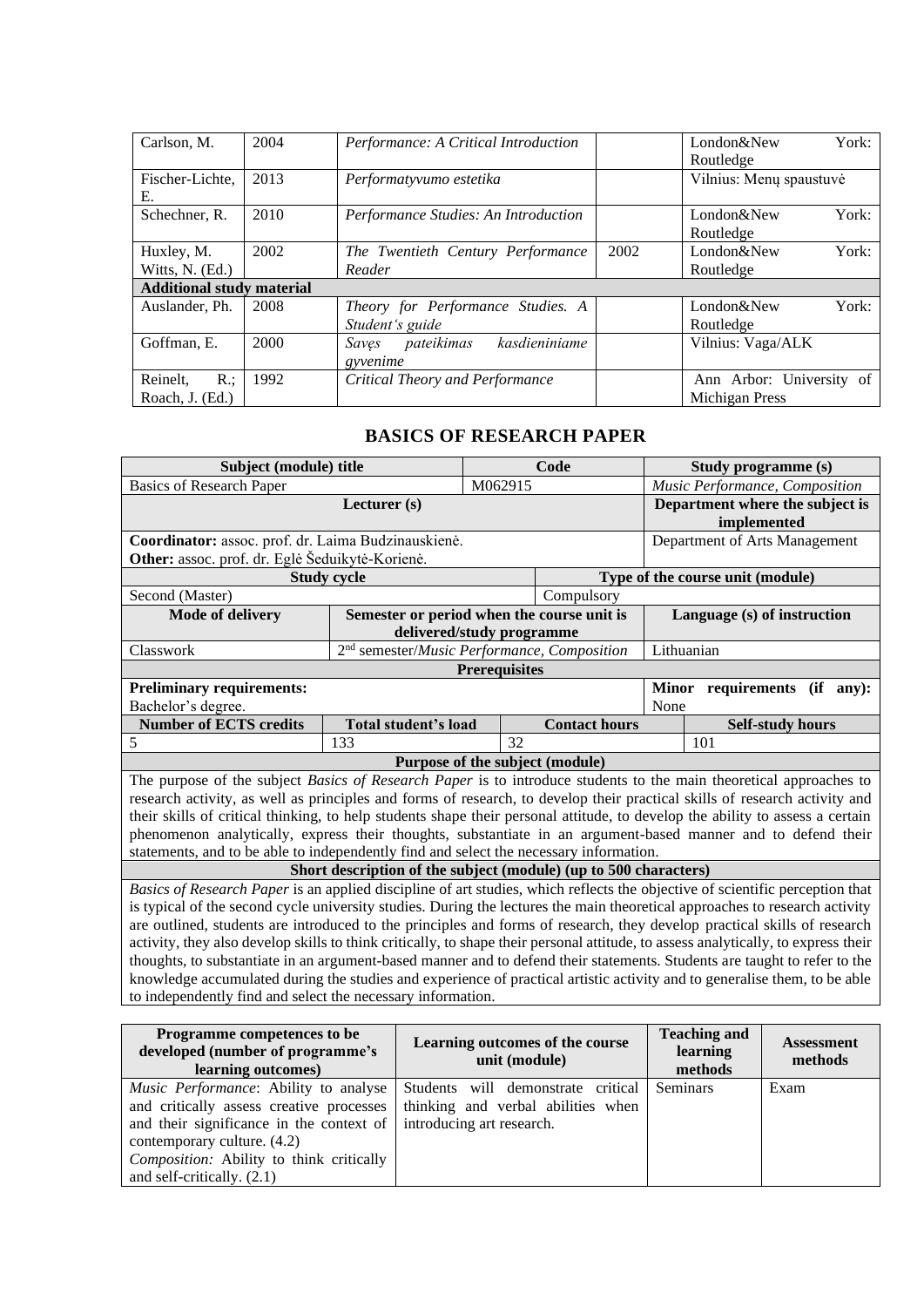| Music Performance: Ability to conduct<br>independent scientific research and<br>present it. $(8.1)$<br>Composition: Ability to integrate into<br>different musical, social and cultural<br>contexts. $(8.1)$ | Students will have a good knowledge<br>of specific features of the history and<br>theory of art, and key methods of<br>research; they will be able to refer to<br>the knowledge accumulated during<br>the studies and experience of practical<br>artistic activity and to generalise<br>them. | Lectures,<br>seminars | Paper<br>exam | work, |
|--------------------------------------------------------------------------------------------------------------------------------------------------------------------------------------------------------------|-----------------------------------------------------------------------------------------------------------------------------------------------------------------------------------------------------------------------------------------------------------------------------------------------|-----------------------|---------------|-------|
| <i>Music Performance:</i> Knowledge of<br>professional field and perception of one's<br>own profession. (6.1)<br><i>Composition:</i> Knowledge of different<br>musical contexts. (7.1)                       | Students will demonstrate basic skills<br>of practical research activity, will<br>know how to analyse art phenomena,<br>to make theoretical statements and<br>critical assessments in an argument-<br>based manner.                                                                           | Lectures.<br>seminars | Paper<br>exam | work, |

|                                                                                       |                          |                       |          |                                       |                                    |                                                      |                         |                    |                         |                    | Time (hours) and assignments of contact and self-study hours            |
|---------------------------------------------------------------------------------------|--------------------------|-----------------------|----------|---------------------------------------|------------------------------------|------------------------------------------------------|-------------------------|--------------------|-------------------------|--------------------|-------------------------------------------------------------------------|
| <b>Topics</b>                                                                         | Lectures in large groups | Individual activities | Seminars | sanona<br>Practical training in small | Practical training in large groups | exam/rehearsals/consultations<br>Preparation for the | Exam/course credit test | Total contact work | <b>Self-study hours</b> | Practical training | <b>Assignments</b>                                                      |
| 1. Introduction. Concept of art.                                                      | $\mathbf{1}$             |                       |          |                                       |                                    |                                                      |                         | $\mathbf{1}$       | $\boldsymbol{2}$        |                    | Analysis of literature                                                  |
| 2.<br><b>Stages</b><br>and procedures<br>of                                           | $\overline{2}$           |                       |          |                                       |                                    |                                                      |                         | $\overline{2}$     | $\overline{\mathbf{4}}$ |                    | scientific<br>and                                                       |
| research.                                                                             |                          |                       |          |                                       |                                    |                                                      |                         |                    |                         |                    | publications                                                            |
| 3. Subject, goals and objectives of<br>research.                                      | $\overline{2}$           |                       |          |                                       |                                    |                                                      |                         | $\overline{2}$     | 6                       |                    |                                                                         |
| 4. Sources and literature of research.                                                | $\mathbf{1}$             |                       |          |                                       |                                    |                                                      |                         | $\mathbf{1}$       | 6                       |                    |                                                                         |
| 5. Methods and methodology of<br>research.                                            | $\overline{2}$           |                       |          |                                       |                                    |                                                      |                         | $\overline{2}$     | 6                       |                    |                                                                         |
| 6. Art as subject of research<br>(specific features of history and<br>theory of art). | $\overline{2}$           |                       |          |                                       |                                    |                                                      |                         | $\overline{2}$     | 6                       |                    | Analysis of literature<br>scientific<br>and<br>publications,<br>written |
| 7. Subject of research and its<br>attributes (macro-system approach).                 | $\overline{2}$           |                       |          |                                       |                                    |                                                      |                         | $\overline{2}$     | 6                       |                    | tasks                                                                   |
| 8. Subject of research and its<br>attributes (micro-system approach).                 | $\overline{2}$           |                       |          |                                       |                                    |                                                      |                         | $\overline{2}$     | 6                       |                    |                                                                         |
| 9. Art objects (author – performer –                                                  | $\overline{2}$           |                       |          |                                       |                                    |                                                      |                         | $\overline{2}$     | 6                       |                    |                                                                         |
| listener).                                                                            |                          |                       |          |                                       |                                    |                                                      |                         |                    |                         |                    |                                                                         |
| 10. Preparation for research paper.                                                   |                          |                       | 14       |                                       |                                    |                                                      |                         | 14                 | 53                      |                    | Paper work                                                              |
| 11. Exam                                                                              |                          |                       |          |                                       |                                    |                                                      | $\overline{2}$          | $\boldsymbol{2}$   |                         |                    |                                                                         |
| <b>Total</b>                                                                          | 16                       | $\boldsymbol{0}$      | 14       | $\bf{0}$                              | $\bf{0}$                           | $\bf{0}$                                             | $\overline{2}$          | 32                 | 101                     | $\boldsymbol{0}$   |                                                                         |

| <b>Assessment</b><br>strategy | Weight,<br>$\frac{6}{9}$ | <b>Deadline for</b><br>completing the<br>assignments | <b>Assessment criteria</b>                                            |  |  |  |
|-------------------------------|--------------------------|------------------------------------------------------|-----------------------------------------------------------------------|--|--|--|
| Paper work 1                  | 20 %                     | In March                                             | research subject, goal and objectives and their<br>Developing         |  |  |  |
| Paper work 2                  | 30 %                     | In May                                               | consistency.                                                          |  |  |  |
| Exam<br>(paper)               | 50 %                     | During<br>exam                                       | Appropriateness of the chosen research methodology and arguments      |  |  |  |
| work 3)                       |                          | session                                              | to ground it.                                                         |  |  |  |
|                               |                          |                                                      | Appropriateness of the choice of sources and literature for research. |  |  |  |
|                               |                          |                                                      | Compliance with formal requirements for a paper work.                 |  |  |  |
|                               |                          |                                                      | Oral presentation of paper work.                                      |  |  |  |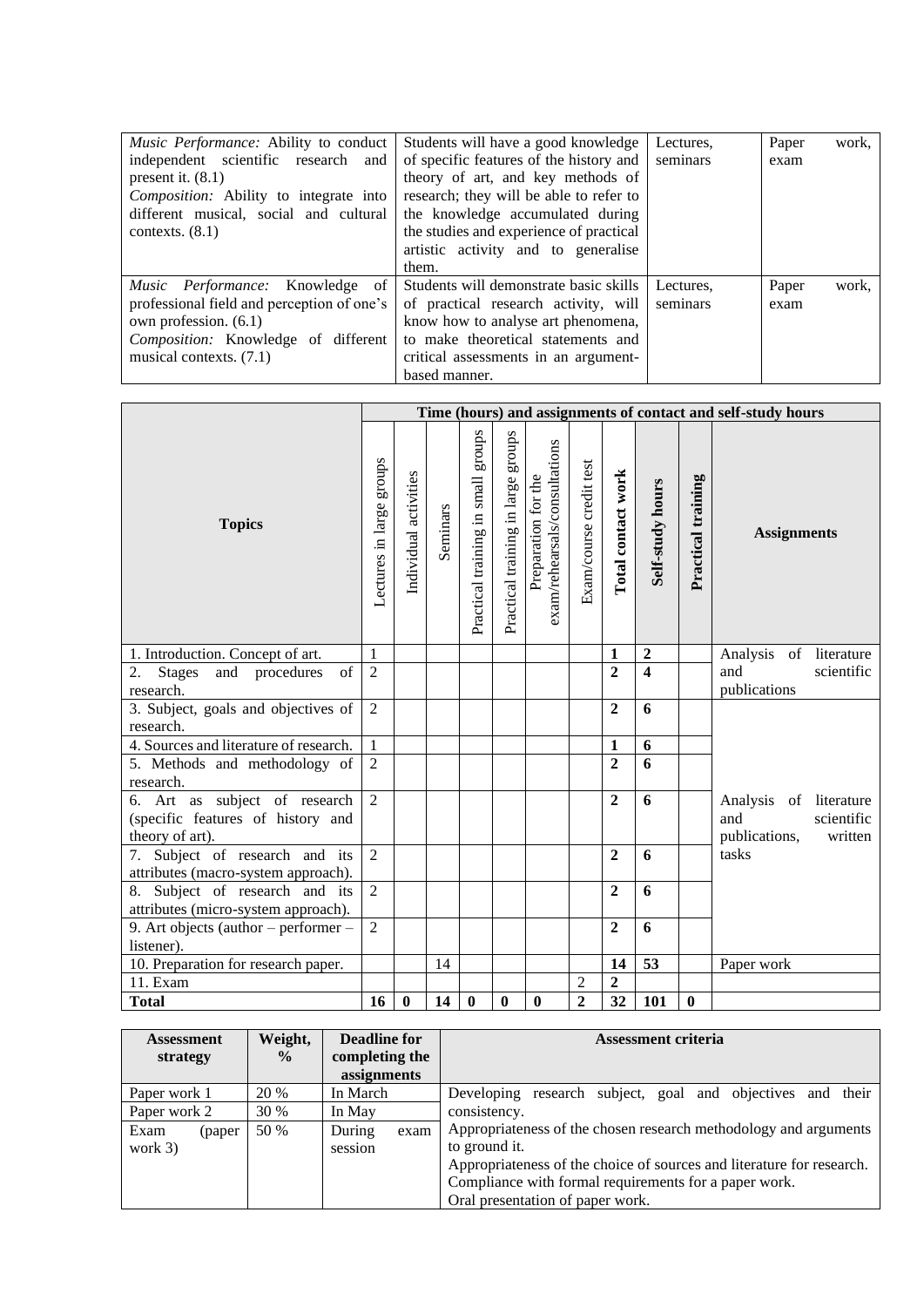| <b>Author</b>                                 | <b>Publicatio</b><br>n date<br>(year) | <b>Title</b>                                             | No. of<br>periodica<br>1 or<br>volume | <b>Publisher (place, publishing)</b><br>office)<br>or web link  |
|-----------------------------------------------|---------------------------------------|----------------------------------------------------------|---------------------------------------|-----------------------------------------------------------------|
| <b>Required study material</b>                |                                       |                                                          |                                       |                                                                 |
| Bitinas, B.; Rupšienė,<br>L.; Žydžiūnaitė, V. | 2008                                  | Kokybinių<br>tyrimu<br>metodologija                      |                                       | Klaipėda                                                        |
| Kardelis, K.                                  | 2002                                  | Mokslinių<br>tyrimų<br>metodologija ir metodai           |                                       | $K$ .: JUDEX                                                    |
| L:<br>Rieneker,<br>Jorgensen, P. S.           | 2003                                  | Kaip rašyti mokslinį darbą                               |                                       | Vilnius: Aidai                                                  |
| Rupšienė, L                                   | 2007                                  | Kokybinio tyrimo duomenų<br>rinkimo metodologija         |                                       | Klaipėda: Klaipėdos universiteto<br>leidykla                    |
| Tidikis, R.                                   | 2003                                  | Socialinių<br>tyrimų<br>metodologija                     |                                       | teisės<br>Vilnius:<br>Lietuvos<br>universiteto leidybos centras |
| Žydžiūnaitė, V.                               | 2006                                  | Taikomųjų<br>tyrimu<br>metodologijos<br>charakteristikos |                                       | Vilnius: Pedagoginės profesinės<br>raidos centras               |

# **POLITICS OF CULTURE AND DEVELOPMENT OF PROFESSIONAL ARTS**

<span id="page-18-0"></span>The study subject description is currently being updated or translated. For the previous version of the description, please contact the Study Programmes Office by e-mail [viktorija.papieve@lmta.lt](mailto:viktorija.papieve@lmta.lt)

<span id="page-18-1"></span>

| Subject (module) title                                                      |                                                                                | Code                                                                                           | Study programme (s)                                                                                                          |  |  |  |  |
|-----------------------------------------------------------------------------|--------------------------------------------------------------------------------|------------------------------------------------------------------------------------------------|------------------------------------------------------------------------------------------------------------------------------|--|--|--|--|
| Final Research Paper                                                        |                                                                                | M086515                                                                                        | Music Performance, Composition                                                                                               |  |  |  |  |
|                                                                             | Lecturer (s)                                                                   |                                                                                                | Department where the subject is                                                                                              |  |  |  |  |
|                                                                             |                                                                                |                                                                                                | implemented                                                                                                                  |  |  |  |  |
| Coordinator: assoc. prof. dr. Laima Budzinauskienė, assoc. prof. dr. Judita | Department of Musicology                                                       |                                                                                                |                                                                                                                              |  |  |  |  |
| Žukienė                                                                     | <b>Study cycle</b>                                                             |                                                                                                |                                                                                                                              |  |  |  |  |
|                                                                             | Type of the course unit (module)                                               |                                                                                                |                                                                                                                              |  |  |  |  |
| Second (Master)                                                             |                                                                                |                                                                                                | Compulsory                                                                                                                   |  |  |  |  |
| <b>Mode of delivery</b>                                                     | Semester or period when the course unit is                                     |                                                                                                | Language (s) of instruction                                                                                                  |  |  |  |  |
|                                                                             | delivered/study programme                                                      |                                                                                                |                                                                                                                              |  |  |  |  |
| Classwork                                                                   | 3 <sup>rd</sup> semester, 4 <sup>th</sup> semester/ <i>Music Performance</i> , |                                                                                                | Lithuanian                                                                                                                   |  |  |  |  |
|                                                                             | Composition                                                                    |                                                                                                |                                                                                                                              |  |  |  |  |
|                                                                             | <b>Prerequisites</b>                                                           |                                                                                                |                                                                                                                              |  |  |  |  |
| Preliminary requirements: competences acquired during the studies of        |                                                                                |                                                                                                | Minor requirements (if any):                                                                                                 |  |  |  |  |
| Bachelor of Arts, basics of research.                                       |                                                                                |                                                                                                | None                                                                                                                         |  |  |  |  |
| <b>Number of ECTS credits</b>                                               | Total student's load                                                           | <b>Contact hours</b>                                                                           | <b>Self-study hours</b>                                                                                                      |  |  |  |  |
| $10(5+5)$                                                                   | $266(133+133)$                                                                 | $34(17+17)$                                                                                    | $232(116+116)$                                                                                                               |  |  |  |  |
|                                                                             | Purpose of the subject (module)                                                |                                                                                                |                                                                                                                              |  |  |  |  |
|                                                                             |                                                                                |                                                                                                | The purpose of the subject is to develop students' scientific analytical competence, their ability of critical thinking, and |  |  |  |  |
|                                                                             |                                                                                | to provide skills for independent research and summarisation and dissemination of its results. |                                                                                                                              |  |  |  |  |
| Short description of the subject (module) (up to 500 characters)            |                                                                                |                                                                                                |                                                                                                                              |  |  |  |  |
|                                                                             |                                                                                |                                                                                                |                                                                                                                              |  |  |  |  |
|                                                                             |                                                                                |                                                                                                | Final Research Paper is a subject of Master studies, the aim of which is to develop students' competences of scientific      |  |  |  |  |
|                                                                             |                                                                                |                                                                                                | research work. The subject reflects the aspiration for scientific cognition necessary for the second cycle of university     |  |  |  |  |
|                                                                             |                                                                                |                                                                                                | studies. A Master's research paper is prepared on a topic directly related to the final art project of the Master's studies. |  |  |  |  |
|                                                                             |                                                                                |                                                                                                | Practical skills of research activity are developed, as well as the ability to think critically, evaluate analytically,      |  |  |  |  |
|                                                                             |                                                                                |                                                                                                | substantiate and defend one's statements, and express thoughts fluently. Students are taught to use the knowledge and        |  |  |  |  |
|                                                                             |                                                                                |                                                                                                | experience of practical artistic activity accumulated during their studies, and to be able to independently collect          |  |  |  |  |
| information, analyse it, systematise and summarise it.                      |                                                                                |                                                                                                |                                                                                                                              |  |  |  |  |

### **FINAL RESEARCH PAPER**

| Programme competences to be<br>developed (number of programme's<br>learning outcomes) | <b>Learning outcomes of the course</b><br>unit (module) | <b>Teaching and</b><br>learning<br>methods | Assessment<br>methods |
|---------------------------------------------------------------------------------------|---------------------------------------------------------|--------------------------------------------|-----------------------|
|---------------------------------------------------------------------------------------|---------------------------------------------------------|--------------------------------------------|-----------------------|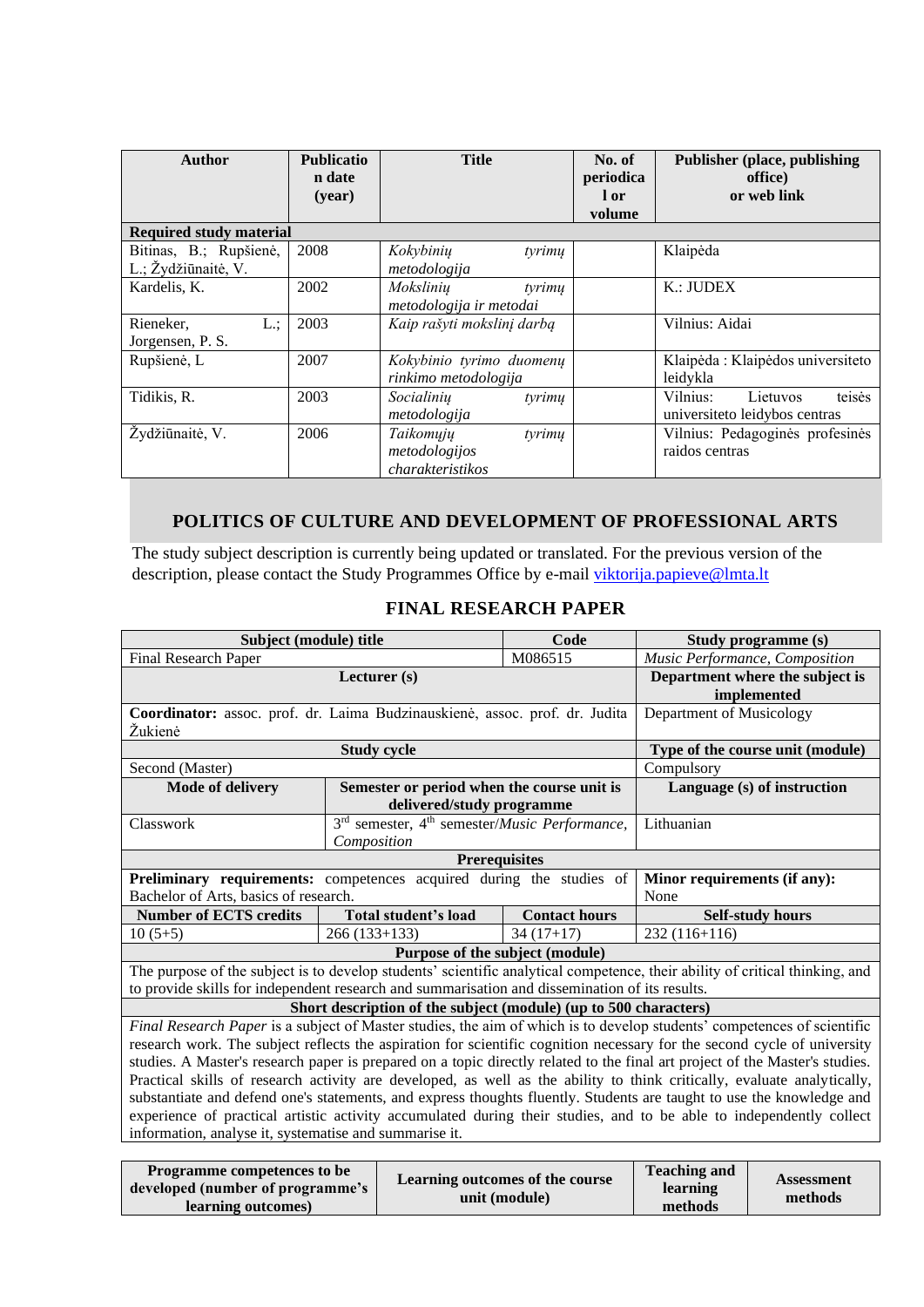| Music Performance: Knowledge of<br>professional field and perception of<br>one's own profession. (6.1)<br>Composition: Ability to think critically<br>and self-critically. (2.1)                                                                                                                                                                                         | During the presentation and the<br>defence of the final research paper (art<br>research) students will demonstrate<br>good understanding of the profession<br>of a musician and critical thinking.                                                 | Individual<br>activities,<br>discussions                                                                                                                                                             | Course credit test,<br>defence |
|--------------------------------------------------------------------------------------------------------------------------------------------------------------------------------------------------------------------------------------------------------------------------------------------------------------------------------------------------------------------------|----------------------------------------------------------------------------------------------------------------------------------------------------------------------------------------------------------------------------------------------------|------------------------------------------------------------------------------------------------------------------------------------------------------------------------------------------------------|--------------------------------|
| Music Performance: Interpersonal and<br>communication<br>skills,<br>leadership.<br>(5.1)<br>Composition: Ability to think critically<br>and self-critically. (2.1)                                                                                                                                                                                                       | Students will demonstrate good verbal<br>abilities and skills of constructive,<br>professional<br>argument-based<br>and<br>interaction during the presentation and<br>defence of the art research.                                                 | Individual<br>activities.<br>discussions                                                                                                                                                             | Course credit test,<br>defence |
| Music Performance: Good knowledge<br>of music theory, history and cultural<br>contexts, their links with interpretation<br>traditions. $(2.1)$<br>Composition: Knowledge of different<br>musical contexts. (7.1)                                                                                                                                                         | Students will be able to substantiate art<br>research<br>being<br>conducted<br>with<br>practical professional and theoretical<br>knowledge of art.                                                                                                 | Individual<br>activities,<br>analysis<br>of<br>literature<br>and<br>audio/video<br>sources.                                                                                                          | Course credit test,<br>defence |
| Music Performance: Ability to work<br>and to improve independently. (7.1)<br>Composition: Ability to work and to<br>improve independently. (1.1)                                                                                                                                                                                                                         | Students will be able to carry out<br>research individually<br>and in<br>an<br>organised way on a topic related to<br>final art project, and describe it.                                                                                          | Individual<br>activities,<br>research<br>activities                                                                                                                                                  | Course credit test,<br>defence |
| Music Performance:<br>Ability<br>to<br>scientific<br>conduct<br>independent<br>research. $(8.1)$<br>Composition: Ability to conduct<br>independent scientific research. (5.1)                                                                                                                                                                                            | Students will be able to outline<br>research goals and objectives related to<br>the topic of the final art project, ground<br>the choice of methods and sources,<br>make conclusions, and write a paper of<br>no less than 40 thousand characters. | Individual<br>activities,<br>analysis<br>of<br>audio/video<br>sources<br>and<br>data                                                                                                                 | Course credit test,<br>defence |
| Music<br>Performance:<br>Ability<br>to<br>independent<br>scientific<br>conduct<br>research. $(8.1)$<br>Composition:<br>Ability<br>to conduct<br>independent scientific research. (5.1)                                                                                                                                                                                   | Students will be able to summarise art<br>research and the results obtained,<br>formulate conclusions, and provide<br>evaluations of art phenomena, taking<br>into account the wider cultural context.                                             | Individual<br>activities,<br>research<br>activities,<br>analysis<br>of<br>research<br>findings                                                                                                       | Course credit test,<br>defence |
| Music Performance: Ability to analyse<br>and to critically assess art processes<br>and their implications in the context of<br>contemporary culture, and to influence<br>the evolution of culture by being active<br>in professional art activity. $(4.1; 4.2)$<br>Composition: Ability to integrate into<br>different musical, social and cultural<br>contexts. $(8.1)$ | Students will be able to analyse the<br>cultural context and its developments,<br>enabling the evaluation of artistic<br>phenomena.                                                                                                                | Individual<br>activities,<br>$% \left( \left( \mathcal{A},\mathcal{A}\right) \right) =\left( \mathcal{A},\mathcal{A}\right)$ of<br>analysis<br>audio/video<br>sources<br>and<br>data,<br>discussions | Course credit test,<br>defence |

|                                          | Time (hours) and assignments of contact and self-study hours |                          |          |                                                |                                       |                     |                            |                          |                     |                                    |
|------------------------------------------|--------------------------------------------------------------|--------------------------|----------|------------------------------------------------|---------------------------------------|---------------------|----------------------------|--------------------------|---------------------|------------------------------------|
| <b>Topics</b>                            | schong<br>large<br>$\Xi$<br>Lectures                         | activities<br>Individual | Seminars | groups<br>small<br>묘.<br>training<br>Practical | groups<br>Practical training in large | Preparation for the | credit test<br>Exam/course | work<br>contact<br>Total | hours<br>Self-study | <b>Assignments</b>                 |
| $1st$ semester                           |                                                              |                          |          |                                                |                                       |                     |                            |                          |                     |                                    |
| 1. Formulation of the research topic     |                                                              | 3                        |          |                                                |                                       |                     |                            | 3                        | 12                  | Formulation of research topics and |
| of<br>the<br>creation<br>and<br>research |                                                              |                          |          |                                                |                                       |                     |                            |                          |                     | goals, creation of a plan.         |
| programme.                               |                                                              |                          |          |                                                |                                       |                     |                            |                          |                     |                                    |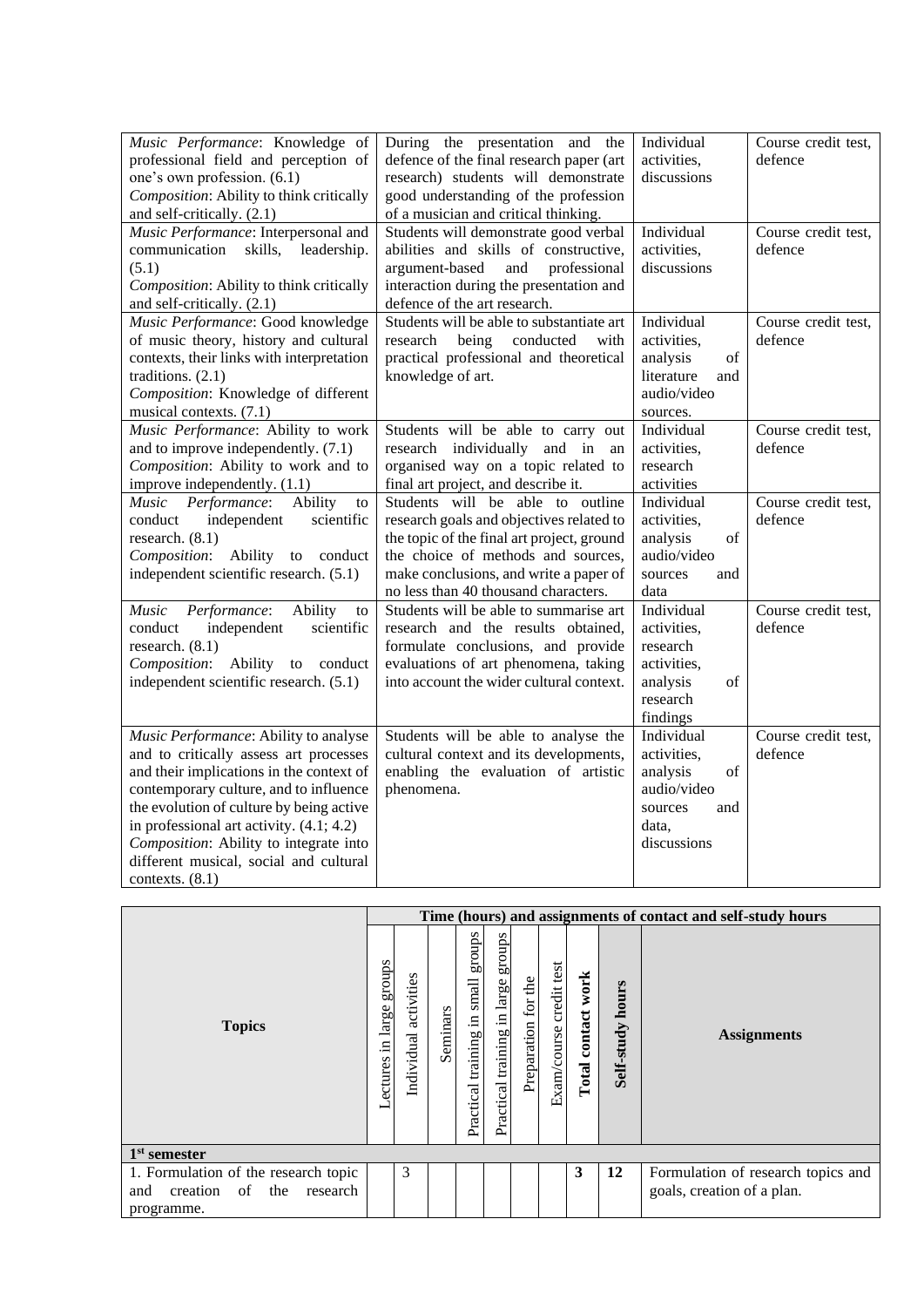| 2. Data search and studies of<br>literature. |              | 6  |              |              |              |              |   | 6                       | 54  | Preparation of literature review.                              |
|----------------------------------------------|--------------|----|--------------|--------------|--------------|--------------|---|-------------------------|-----|----------------------------------------------------------------|
| 3. Data analysis.                            |              | 4  |              |              |              |              |   | 4                       | 25  | Performing data analysis.                                      |
| 4. Drafting a text of a research paper.      |              | 3  |              |              |              |              |   | 3                       | 25  | Drafting a text of a research paper<br>(no less than 12 pages) |
| 5. Course credit test                        |              |    |              |              |              |              | 1 | 1                       |     |                                                                |
| <b>Total</b>                                 | $\mathbf{0}$ | 16 | $\mathbf{0}$ | $\mathbf{0}$ | $\mathbf{0}$ | $\mathbf{0}$ | 1 |                         | 116 |                                                                |
|                                              |              |    |              |              |              |              |   |                         |     |                                                                |
| $2nd$ semester                               |              |    |              |              |              |              |   |                         |     |                                                                |
| 1. Analysis of research paper data.          |              | 4  |              |              |              |              |   | $\overline{\mathbf{4}}$ | 30  | Performing data analysis                                       |
| 2. Systemising, generalising and             |              | 4  |              |              |              |              |   | 4                       | 30  | Systemising and evaluating results                             |
| evaluating results of data analysis.         |              |    |              |              |              |              |   |                         |     |                                                                |
| 3. Drafting a text of a research paper       |              | 4  |              |              |              |              |   | 4                       | 36  | Drafting a text of a research paper<br>(no less than 32 pages) |
| 4. Developing conclusions.                   |              | 2  |              |              |              |              |   | $\overline{2}$          | 10  | Developing conclusions                                         |
| 5. Finalising the paper and preparing        |              | 2  |              |              |              |              |   | $\mathbf{2}$            | 10  | Finalizing the paper, submitting it                            |
| for defence.                                 |              |    |              |              |              |              |   |                         |     | for assessment, preparing for the                              |
|                                              |              |    |              |              |              |              |   |                         |     | presentation of research findings                              |
| 6. Defence.                                  |              |    |              |              |              |              | 1 | $\mathbf{1}$            |     |                                                                |
| Total                                        | $\mathbf{0}$ | 16 | 0            | $\mathbf{0}$ | $\mathbf{0}$ | $\mathbf{0}$ | 1 | 1                       | 116 |                                                                |

| <b>Assessment strategy</b>             | Weight                      | <b>Deadline for</b> | <b>Assessment criteria</b>                      |  |
|----------------------------------------|-----------------------------|---------------------|-------------------------------------------------|--|
|                                        | $, \%$                      | completing the      |                                                 |  |
|                                        |                             | assignments         |                                                 |  |
| $1st$ semester                         |                             |                     |                                                 |  |
| Intermediate assessment (choosing)     | 30 %                        | of first<br>The end | Accuracy, relevance, links with art project.    |  |
| the topic)                             |                             | month               |                                                 |  |
| Course credit test:                    | 30 %                        | During exam session | Relevance,<br>appropriateness,                  |  |
| 1. Literature review.                  |                             |                     | comprehensiveness.                              |  |
| 2. Drafting a text of a research paper | 40 %<br>During exam session |                     | Accuracy, relevance, originality, fluency of    |  |
| (no less than 15,000 characters)       |                             |                     | professional language.                          |  |
| $2nd$ semester                         |                             |                     |                                                 |  |
| Defence:                               | 50 %                        | During exam session | Accuracy, relevance, originality, high level of |  |
| 1. Presentation of data, analysis,     |                             | of the graduates    | competence.                                     |  |
| summary of the findings, conclusions   |                             |                     |                                                 |  |
| 2. Drafting a text of a research paper | 20 %                        |                     | Correctness of language, compliance of the      |  |
| (no less than 40,000 characters)       |                             |                     | paper with the requirements                     |  |
| 3. Presentation and defence of a final | 30 %                        |                     | Quality of the presentation, accuracy and       |  |
| research paper                         |                             |                     | comprehensiveness of answers<br>the<br>to       |  |
|                                        |                             |                     | questions, clear expression of thoughts.        |  |

| <b>Author</b>                    | <b>Publicatio</b><br>n date<br>(year) | <b>Title</b>                        | No. of<br>periodical<br>or volume | Publisher (place,<br>publishing office)<br>or web link |
|----------------------------------|---------------------------------------|-------------------------------------|-----------------------------------|--------------------------------------------------------|
| <b>Required study material</b>   |                                       |                                     |                                   |                                                        |
| Gerulis, S.; Melnikas,           | 2004                                  | Magistro mokslo darbas              |                                   | Vilnius: LMTA                                          |
|                                  |                                       |                                     |                                   |                                                        |
| <b>Additional study material</b> |                                       |                                     |                                   |                                                        |
| Kardelis, K.                     | 2002                                  | tyrimų metodologija ir<br>Moksliniu |                                   | Kaunas: JUDEX                                          |
|                                  |                                       | metodai                             |                                   |                                                        |
| Rieneker,<br>L.:                 | 2003                                  | Kaip rašyti mokslinį darbą          |                                   | Vilnius: Aidai                                         |
| Jorgensen, P.S.                  |                                       |                                     |                                   |                                                        |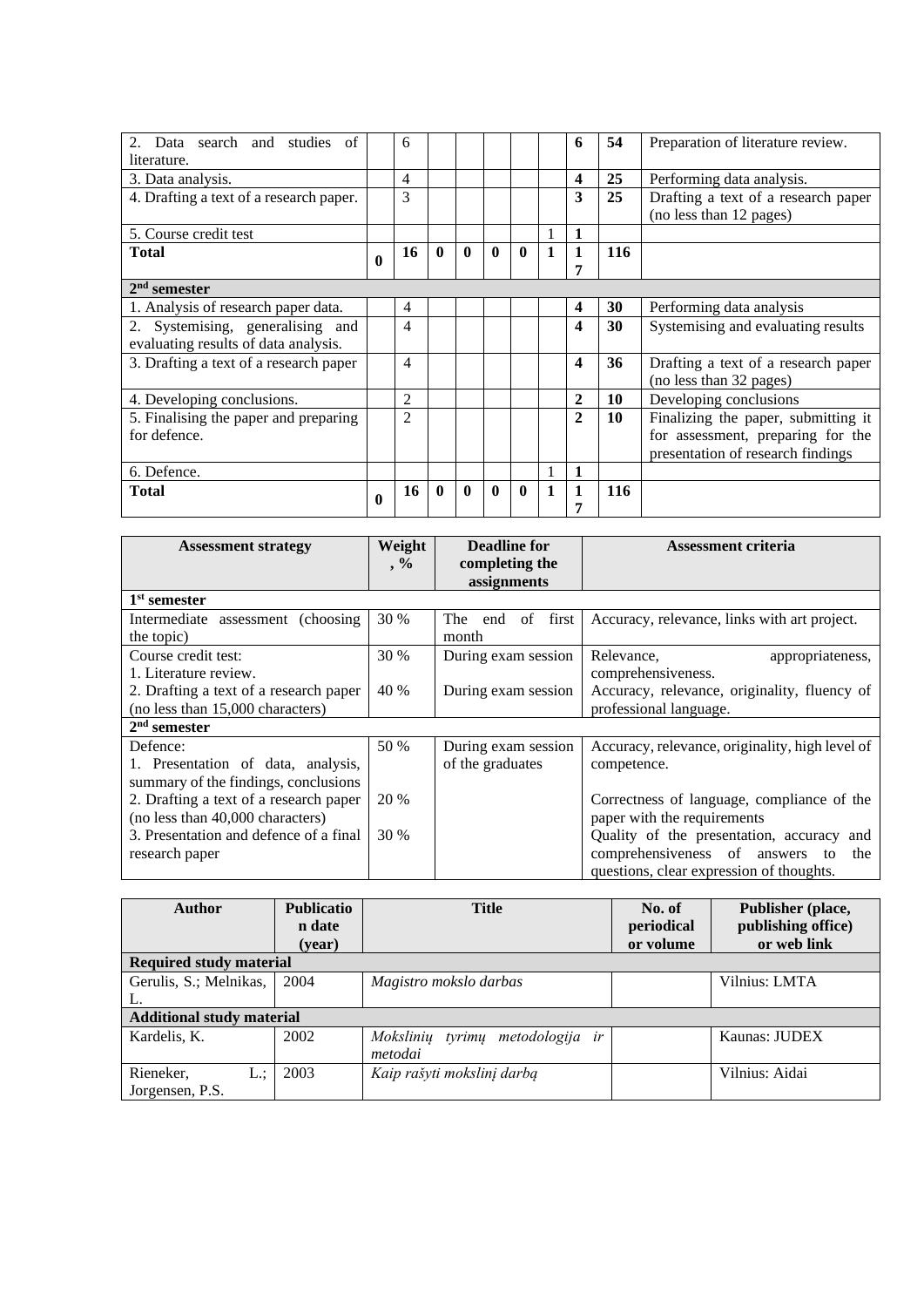### **MASTER'S ART PROJECT**

<span id="page-21-0"></span>

|                                                                                                                            | Subject (module) title                                                                                                 | Code                       | Study programme (s)                                                                                                           |  |  |  |
|----------------------------------------------------------------------------------------------------------------------------|------------------------------------------------------------------------------------------------------------------------|----------------------------|-------------------------------------------------------------------------------------------------------------------------------|--|--|--|
| Master's Art Project (Contemporary Music)                                                                                  |                                                                                                                        | M1834                      | Music<br>Performance                                                                                                          |  |  |  |
|                                                                                                                            |                                                                                                                        |                            | (Contemporary Music)                                                                                                          |  |  |  |
|                                                                                                                            | Lecturer (s)                                                                                                           |                            | Department where the subject                                                                                                  |  |  |  |
|                                                                                                                            | is implemented                                                                                                         |                            |                                                                                                                               |  |  |  |
| Coordinator: doc. Liudas Mockūnas, Vykintas Baltakas                                                                       | $\sigma$ f<br>Department<br>Chamber                                                                                    |                            |                                                                                                                               |  |  |  |
|                                                                                                                            | Ensemble                                                                                                               |                            |                                                                                                                               |  |  |  |
|                                                                                                                            | <b>Study cycle</b>                                                                                                     |                            | Type of the subject (module)                                                                                                  |  |  |  |
| Second (Master)                                                                                                            |                                                                                                                        |                            | Optional                                                                                                                      |  |  |  |
| <b>Mode of delivery</b>                                                                                                    | Semester or period when the subject is                                                                                 |                            | Language (s) of instruction                                                                                                   |  |  |  |
|                                                                                                                            | delivered/study programme                                                                                              |                            |                                                                                                                               |  |  |  |
| Classwork                                                                                                                  | 4 <sup>th</sup><br>semester/Music Performance (Contemporary                                                            |                            | Lithuanian, English,<br>German,                                                                                               |  |  |  |
|                                                                                                                            | Music)                                                                                                                 |                            | Italian, Russian                                                                                                              |  |  |  |
| <b>Prerequisites</b><br>Preliminary requirements: all the requirements of semesters 1 to 3 of Music                        |                                                                                                                        |                            |                                                                                                                               |  |  |  |
|                                                                                                                            |                                                                                                                        |                            | Minor requirements (if any):                                                                                                  |  |  |  |
| Performance Master's study programme fulfilled.                                                                            |                                                                                                                        |                            | none.                                                                                                                         |  |  |  |
| <b>Number of ECTS credits</b>                                                                                              | Total student's load                                                                                                   | <b>Contact hours</b><br>34 | <b>Self-study hours</b>                                                                                                       |  |  |  |
| 25                                                                                                                         | 667                                                                                                                    |                            | 633                                                                                                                           |  |  |  |
|                                                                                                                            | Purpose of the subject (module)                                                                                        |                            |                                                                                                                               |  |  |  |
| The purpose of the preparation and defense of the Master's Art Project (Contemporary Music) (performance of the            |                                                                                                                        |                            |                                                                                                                               |  |  |  |
| prepared artistic programme) is to reveal the artistic and creative abilities acquired in the Master's studies, confirming |                                                                                                                        |                            |                                                                                                                               |  |  |  |
|                                                                                                                            |                                                                                                                        |                            |                                                                                                                               |  |  |  |
| the awarded Master's degree.                                                                                               |                                                                                                                        |                            |                                                                                                                               |  |  |  |
|                                                                                                                            | Short description of the subject (module) (up to 500 characters)                                                       |                            |                                                                                                                               |  |  |  |
|                                                                                                                            |                                                                                                                        |                            | The Master's Art Project (Contemporary Music) refers to the creation and/or preparation and performance of a final            |  |  |  |
|                                                                                                                            | musical programme that reveals the artistic and creative skills acquired in the Master's studies.                      |                            |                                                                                                                               |  |  |  |
|                                                                                                                            |                                                                                                                        |                            | During the course of individual lectures and practical training in groups, the artistic idea and artistic material of the     |  |  |  |
|                                                                                                                            |                                                                                                                        |                            | final art project are selected under the guidance of the teacher, and the project preparation periods, the rehearsal calendar |  |  |  |
|                                                                                                                            |                                                                                                                        |                            | and the concert plan are planned. The peculiarities of the interpretation of the selected musical works are discussed,        |  |  |  |
|                                                                                                                            | Possibilities of using other kinds of arts and technical means needed for the project implementation are estimated.    |                            | students learn to perform them properly in terms of style, genre, form, interpretation and performance technique.             |  |  |  |
|                                                                                                                            | Art research related to the <i>Master's Art Project</i> project is analysed and presented in the Final Research Paper. |                            |                                                                                                                               |  |  |  |

| <b>Programme</b><br>competences to be<br>developed (number of<br>programme's learning<br>outcomes)                                        | Learning outcomes of the subject (module)                                                                                                                                                                                                                                        | <b>Learning</b><br>outcomes of the<br>subject (module)                               | <b>Assessment</b><br>methods                                             |
|-------------------------------------------------------------------------------------------------------------------------------------------|----------------------------------------------------------------------------------------------------------------------------------------------------------------------------------------------------------------------------------------------------------------------------------|--------------------------------------------------------------------------------------|--------------------------------------------------------------------------|
| Ability to inspire and<br>realise original artistic<br>ideas through the means<br>of musical expression of<br>the chosen specialisation.  | will<br><b>Students</b><br>and<br>perform<br>the<br>prepare<br>programme of the final art project based on an<br>original artistic concept; they will demonstrate an<br>original attitude to composition of sound material<br>and audio and visual rendering of the art project. | Analysis<br>of<br>literature and audio<br>recordings,<br>discussions,<br>rehearsals. | Public hearing,<br>completion<br>of<br>the final<br>art<br>project.      |
| (1.1; 1.2)                                                                                                                                | When performing the final art project, students<br>will demonstrate the ability to purposefully make<br>use of the possibilities offered by the music<br>instrument and other means to achieve the<br>creative result.                                                           | Analysis<br>of<br>literature and audio<br>recordings,<br>discussions,<br>rehearsals. | Public hearing,<br>completion<br>- of<br>the final<br>art<br>project.    |
| Good<br>knowledge<br>of<br>music theory, history and<br>cultural contexts, their<br>links with interpretation<br>traditions. $(2.1)$      | When performing the final art project, students<br>demonstrate<br>original<br>will<br>an<br>style<br>of<br>contemporary music performance.                                                                                                                                       | Analysis<br>of<br>literature and audio<br>recordings,<br>discussions,<br>rehearsals. | Public hearing,<br>completion<br>- of<br>final<br>the<br>art<br>project. |
| Ability to analyse and<br>critically assess creative<br>processes<br>and<br>their<br>significance<br>the<br>in<br>context of contemporary | Students will be able to assess the results of the<br>creative process critically at different stages of<br>final art project preparation.                                                                                                                                       | Analysis<br>of<br>literature and audio<br>recordings,<br>discussions,<br>rehearsals. | Public hearing,<br>completion<br>- of<br>final<br>the<br>art<br>project. |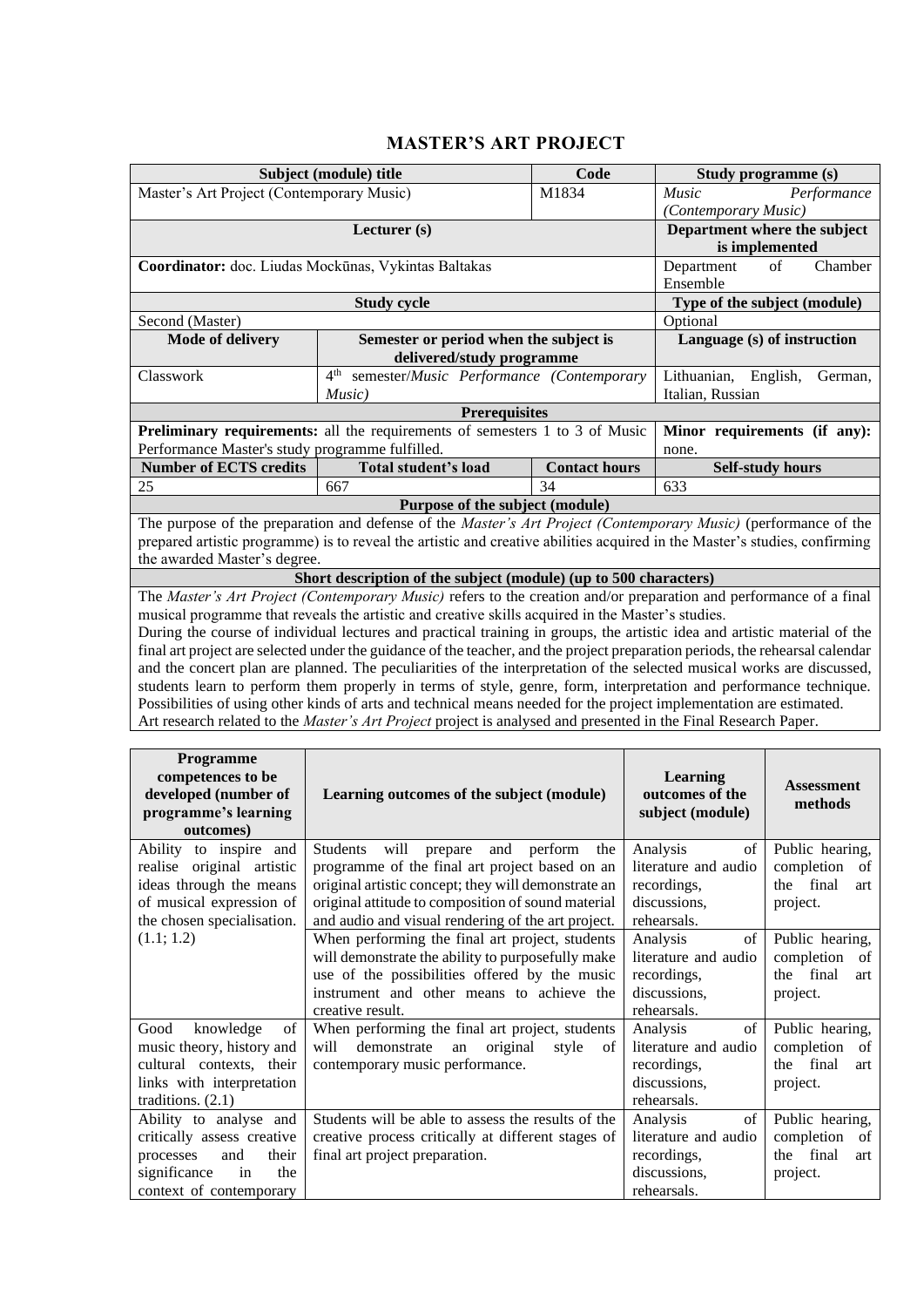| culture, and to influence<br>its development.<br>(4.1)<br>4.2)                   | Students will have a developed ability of musical<br>communication; they will be able to react fast and<br>change the processes of musical creation and<br>performance depending on the situation at all<br>stages of final art project preparation and<br>presentation. | Discussions,<br>rehearsals.                                                          | Public hearing,<br>completion<br>- of<br>final<br>the<br>art<br>project. |
|----------------------------------------------------------------------------------|--------------------------------------------------------------------------------------------------------------------------------------------------------------------------------------------------------------------------------------------------------------------------|--------------------------------------------------------------------------------------|--------------------------------------------------------------------------|
| Inter-personal<br>and<br>skills,<br>communication<br>leadership. $(5.1; 5.2)$    | Students will be able to cooperate in a<br>constructive and well-founded manner in the<br>creative process of final art project preparation.                                                                                                                             | of<br>Analysis<br>literature and audio<br>recordings,<br>discussions,<br>rehearsals. | Public hearing,<br>completion<br>-of<br>the final<br>art<br>project.     |
|                                                                                  | Students will be able to initiate creative activities<br>of the art project and lead it; they will also be able<br>to cooperate with artists from other areas and<br>present the joint work in the form of the final art<br>project.                                     | of<br>Analysis<br>literature and audio<br>recordings,<br>discussions,<br>rehearsals. | Public hearing,<br>completion<br>- of<br>final<br>the<br>art<br>project. |
| Knowledge of the subject<br>area and understanding of<br>one's profession. (6.1) | Students will prepare and perform the final art<br>project by basing the artistic idea and its<br>implementation on theoretical sources<br>and<br>practical experience.                                                                                                  | of<br>Analysis<br>literature and audio<br>recordings,<br>discussions,<br>rehearsals. | Public hearing,<br>completion<br>of<br>the final<br>art<br>project.      |
| Ability<br>work<br>to<br>and<br>independently.<br>improve<br>(7.1)               | Students will<br>and<br>perform<br>prepare<br>the<br>programme of the final art project in an<br>independent and organised manner.                                                                                                                                       | Discussions,<br>rehearsals.                                                          | Public hearing,<br>completion<br>of<br>final<br>the<br>art<br>project.   |

|                                                                                 | <b>Contact hours</b>   |                     |          |                                          |                                      |                        |             |                         |                  |                                            |
|---------------------------------------------------------------------------------|------------------------|---------------------|----------|------------------------------------------|--------------------------------------|------------------------|-------------|-------------------------|------------------|--------------------------------------------|
| Topics (repertoire requirements)                                                | Theoretical<br>ectures | Individual          | Seminars | Practical training<br>groups<br>in small | Practical training<br>in large groun | Preparation for<br>the | Exam/course | Total contact<br>work   | Self-study hours | <b>Self-study hours</b><br>and assignments |
| 1. Compilation of the plan of the final art                                     |                        | $\overline{2}$      |          |                                          |                                      |                        |             | $\overline{2}$          | 42               | Studies of a musical                       |
| project programme, its preparation,                                             |                        |                     |          |                                          |                                      |                        |             |                         |                  | text, audio and video                      |
| rehearsals and public hearings.                                                 |                        |                     |          |                                          |                                      |                        |             |                         |                  | recordings, creation                       |
| 2. Analysis and solution of the artistic                                        |                        | 4                   |          |                                          |                                      |                        |             | $\overline{\mathbf{4}}$ | 90               | of a work plan.<br>Studies of a musical    |
| idea of the final art project and its                                           |                        |                     |          |                                          |                                      |                        |             |                         |                  | text, audio and video                      |
| implementation.                                                                 |                        |                     |          |                                          |                                      |                        |             |                         |                  | recordings, practical                      |
|                                                                                 |                        |                     |          |                                          |                                      |                        |             |                         |                  | training<br>in<br>large                    |
|                                                                                 |                        |                     |          |                                          |                                      |                        |             |                         |                  | groups.                                    |
| 3. Analysis of musical and other kinds of                                       |                        | 10                  |          |                                          |                                      |                        |             | <b>10</b>               | 210              | Studies of a musical                       |
| material<br>artistic<br>and<br>solution<br>of                                   |                        |                     |          |                                          |                                      |                        |             |                         |                  | text, audio and video                      |
| individual<br>artistic<br>and<br>technical                                      |                        |                     |          |                                          |                                      |                        |             |                         |                  | recordings, practical                      |
| problems.                                                                       |                        |                     |          |                                          |                                      |                        |             |                         |                  | training<br>in<br>large                    |
|                                                                                 |                        |                     |          |                                          |                                      |                        |             |                         |                  | groups.                                    |
| 4. Public hearing.                                                              |                        | $\mathfrak{D}$<br>6 |          |                                          |                                      |                        |             | $\overline{2}$<br>6     | 42<br>165        | Rehearsals.<br>Studies of a musical        |
| 5. Solving individual and ensemble-<br>related artistic and technical problems. |                        |                     |          |                                          |                                      |                        |             |                         |                  | text, audio and video                      |
|                                                                                 |                        |                     |          |                                          |                                      |                        |             |                         |                  | recordings, practical                      |
|                                                                                 |                        |                     |          |                                          |                                      |                        |             |                         |                  | training<br>in<br>large                    |
|                                                                                 |                        |                     |          |                                          |                                      |                        |             |                         |                  | groups.                                    |
| 6. Public hearing.                                                              |                        | $\overline{2}$      |          |                                          |                                      |                        |             | $\mathbf{2}$            | 42               | Rehearsals.                                |
| 7. Preparation for the defence of the final                                     |                        | 6                   |          |                                          |                                      |                        |             | 6                       | 42               | Rehearsals.                                |
| art project (concert performance of the                                         |                        |                     |          |                                          |                                      |                        |             |                         |                  |                                            |
| programme) and the final public hearing.                                        |                        |                     |          |                                          |                                      |                        |             |                         |                  |                                            |
| 8. Defending the final art project (public                                      |                        |                     |          |                                          |                                      |                        | 2           | $\overline{2}$          |                  |                                            |
| performance of the concert programme).                                          |                        |                     |          |                                          |                                      |                        |             |                         |                  |                                            |